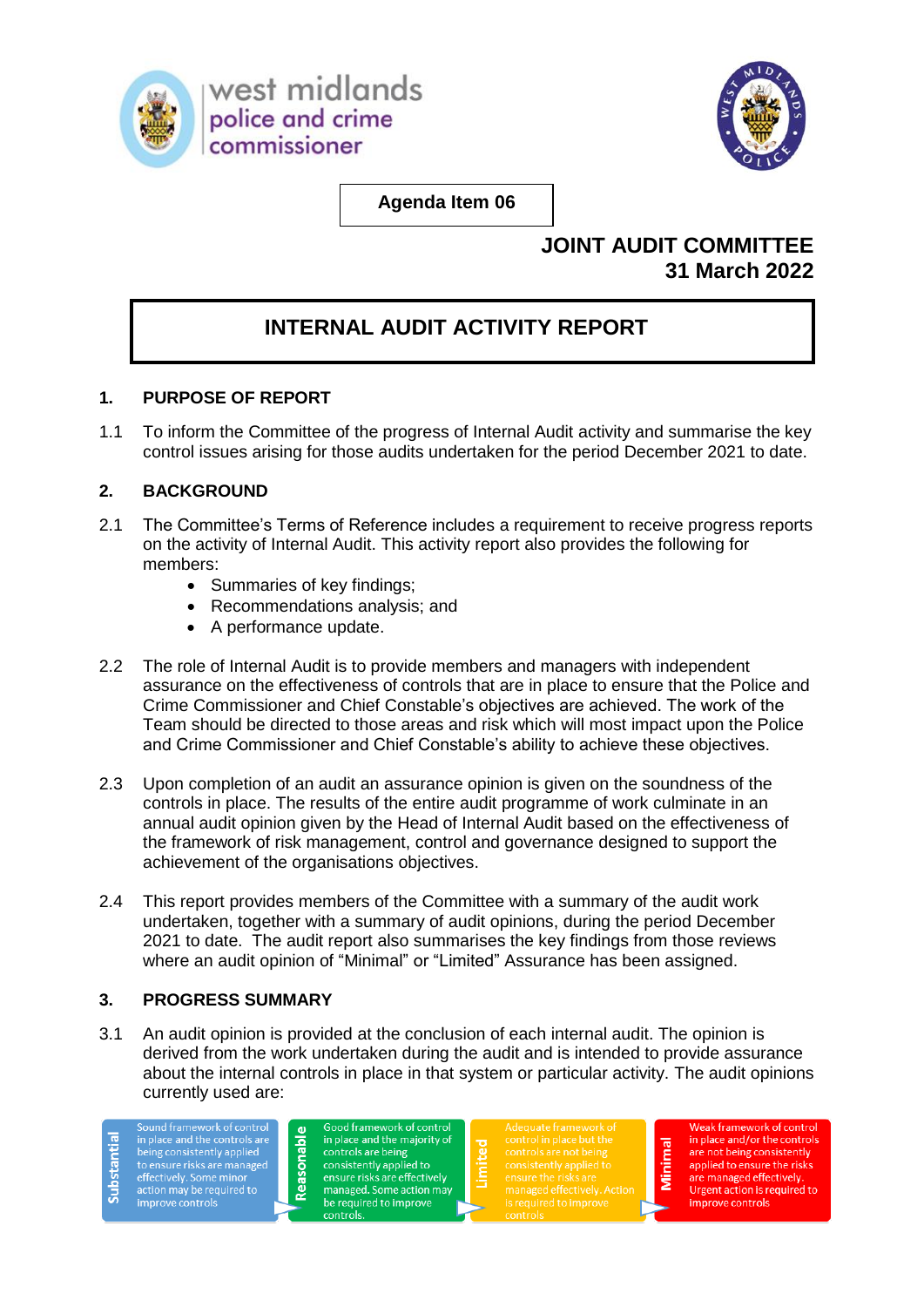3.2 Table 1 provides details of audits finalised since the previous report to the Committee in December 2021, along with details of the opinions given.

| No. | <b>Audit Review</b>                     | <b>Assurance Opinion</b> |
|-----|-----------------------------------------|--------------------------|
|     | <b>Terrorist Offender Management</b>    | Reasonable               |
| 2   | <b>Violence Reduction Unit</b>          | Reasonable               |
| 3   | Risk Management (WMP)                   | Limited                  |
| 4   | Cash Office                             | Reasonable               |
| 5   | Commonwealth Games - Volunteer Strategy | Reasonable               |
| 6   | Commonwealth Games - Resourcing         | Substantial              |
|     | Mobile and Agile Working                | Reasonable               |

#### **Table 1: Assurance Work Completed in the period December 2021 to date**

- 3.3 Summaries of key findings from those reviews where an audit opinion of "Minimal" or "Limited" has been assigned are provided in *Appendix 1*. Also provided at *Appendix 2* is a summary of progress against planned activity, which details the status of each review to be completed during 2021/22. This will be considered when forming the annual audit opinion.
- 3.4 In addition to the audits finalised during the period, the following audit is nearing completion with a draft report issued and management comments awaited:
	- Detained Property
	- Covid Organisational Learning
	- Strategic Police and Crime Plan (Development)
	- Domestic Abuse Case Management
	- Special Constabulary

#### **4. RECOMMENDATION ANALYSIS**

4.1 Recommendations are made based on the level of risk posed by the weaknesses identified. The current ratings used for ranking recommendations are:



- 4.2 Internal Audit follow-up recommendations to ensure they have been implemented. All recommendations are followed up six months following the date the final audit report is issued to establish progress in implementing the recommendations. Any that remain outstanding following the six-month follow-up review continue to be followed-up every three months until confirmation is received of implementation.
- 4.3 The recommendations from 42 audits have been concluded to date during 2021/22, which are summarised in Table 2.

#### **Table 2 – Analysis of Follow-Up Audits undertaken during 2021/22**

|   | <b>Follow-Up Audit</b>                                | Total<br><b>Recs</b> | <b>Implemented</b> | Redundant/<br><b>Risk</b><br><b>Accepted</b> | <b>Partially</b><br><b>Implemented</b> | <b>Not</b><br><b>Implemented</b> |
|---|-------------------------------------------------------|----------------------|--------------------|----------------------------------------------|----------------------------------------|----------------------------------|
|   | Vulnerability                                         |                      |                    |                                              |                                        |                                  |
|   | <b>Fleet Telematics</b>                               |                      |                    |                                              |                                        |                                  |
| 3 | Management of Repeats (Victims<br>and Offenders) (x2) |                      |                    |                                              |                                        |                                  |
|   | Training (x2)                                         |                      |                    |                                              |                                        |                                  |
|   | Fraud and Cybercrime (x3)                             |                      |                    |                                              |                                        |                                  |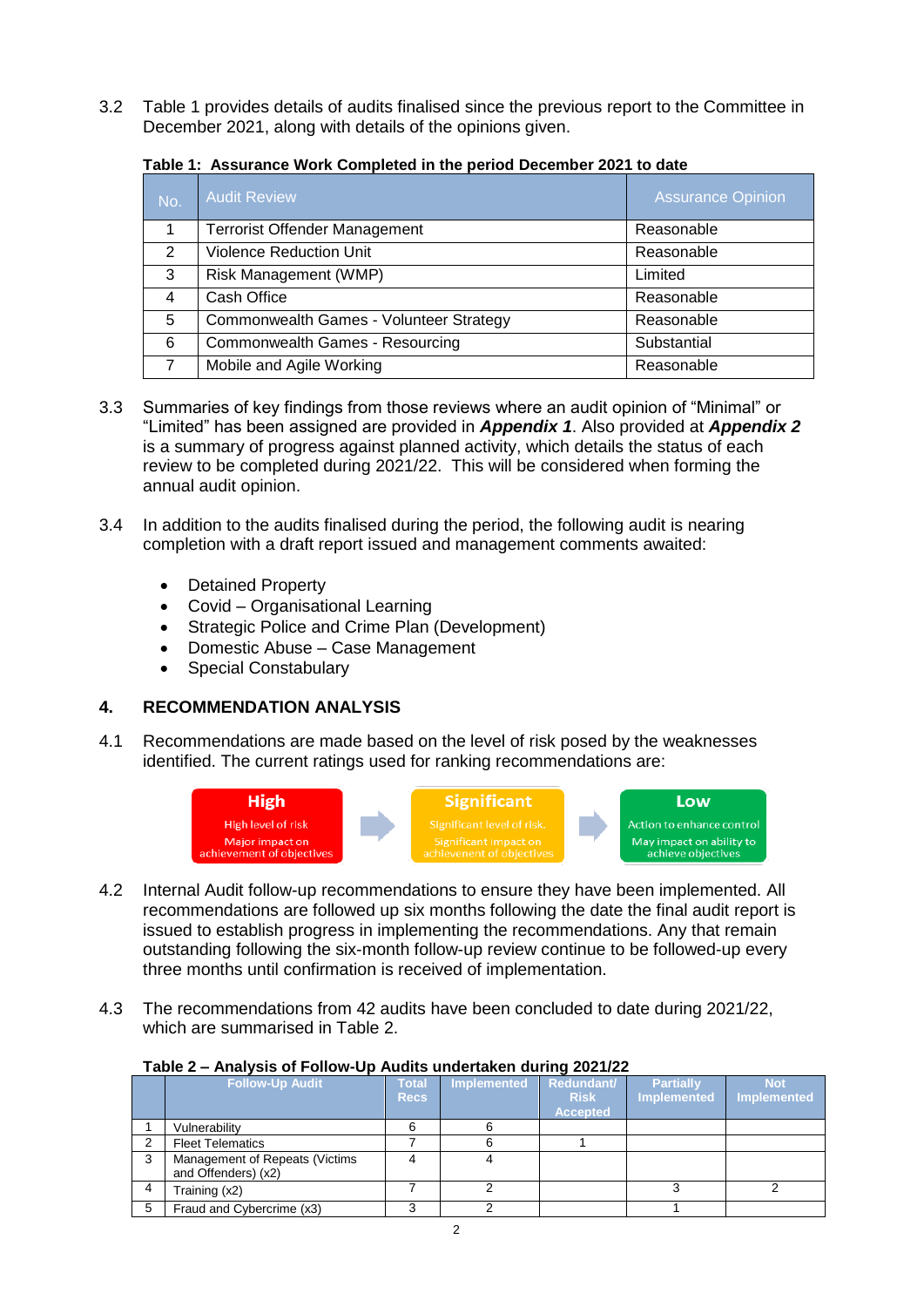| <b>Accepted</b><br>4<br>6<br><b>Fixed Asset Register</b><br>4<br>$\overline{7}$<br>6<br>5<br>Vetting (x3)<br>1<br>5<br>$\overline{2}$<br>3<br>8<br>Data Driven Insight (x2)<br>9<br>8<br>5<br>Mental Health (x2)<br>3<br>10<br>6<br>5<br>$\mathbf{1}$<br>Crime Data Integrity<br>Missing Persons (x2)<br>10<br>9<br>11<br>1<br>5<br>5<br>12<br>National Uniform Managed Service<br>Access & Usage of Intelligence<br>13<br>6<br>6<br>Systems<br>$\overline{6}$<br>14<br>6<br>DA Serial Perpetrators (x3)<br>3<br>3<br>15<br><b>Cyber Security</b><br>$\overline{2}$<br>Serious Violence in Under 25s<br>$\overline{2}$<br>16<br>3<br>17<br>3<br>Diversity & Inclusion (x2)<br>$\overline{4}$<br>$\overline{4}$<br>18<br>Bank Reconciliation (x2)<br>19<br>Appropriate Adults (x2)<br>8<br>6<br>1<br>1<br>3<br>20<br>3<br>PSD Case Management<br>$\overline{3}$<br>3<br>21<br><b>Supplier Relationship Mgt</b><br>$\overline{3}$<br>$\overline{2}$<br>22<br>1<br>Safeguarding Boards (x2)<br>4<br>$\overline{4}$<br>21<br>Centre for Applied Automation<br>$\overline{22}$<br>$\overline{4}$<br>$\overline{4}$<br><b>VAT</b><br>23<br><b>CTU Business Support</b><br>4<br>4<br>$\mathsf 3$<br>$\overline{\mathbf{4}}$<br>24<br>Apprenticeship Levy (x2)<br>1<br>Connect System Integration & User<br>$\overline{2}$<br>$\overline{2}$<br>$\overline{25}$<br><b>Acceptance Testing</b><br>$\overline{5}$<br>Use of Intelligence (x2)<br>$\overline{2}$<br>3<br>26<br>5<br>$\overline{4}$<br>29<br>Sex Offender Management (x2)<br>1<br>$\overline{3}$<br>$\overline{1}$<br>30<br>$\overline{2}$<br><b>Environmental Policy</b><br>5<br>$\overline{4}$<br>$\mathbf{1}$<br>32<br>Complaints review process (x2)<br>$1***$<br>$\overline{\mathbf{4}}$<br>$\mathbf{1}$<br>$2^*$<br>34<br>Occupational Health (x3)<br>35<br>3<br>7<br>4<br>Payroll<br>$\overline{36}$<br>$\mathbf{1}$<br>$\mathbf{1}$<br><b>Customer Team</b><br>$\overline{3}$<br>$3***$<br>$\overline{37}$<br><b>IT Strategy</b><br>$\mathbf{1}$<br>38<br>1<br><b>Estates Delivery Planning</b><br>5<br>39<br>5<br>Vulnerability in Calls<br>6<br>40<br>Commissioning (PCC)<br>6<br>5<br>41<br>5<br><b>Marauding Terrorist Attacks</b><br>$\overline{4}$<br>3<br>42<br>1<br>Controlworks<br>184<br>17<br>18 | <b>Follow-Up Audit</b> | <b>Total</b> | <b>Implemented</b> | Redundant/     | <b>Partially</b>   | <b>Not</b>         |
|------------------------------------------------------------------------------------------------------------------------------------------------------------------------------------------------------------------------------------------------------------------------------------------------------------------------------------------------------------------------------------------------------------------------------------------------------------------------------------------------------------------------------------------------------------------------------------------------------------------------------------------------------------------------------------------------------------------------------------------------------------------------------------------------------------------------------------------------------------------------------------------------------------------------------------------------------------------------------------------------------------------------------------------------------------------------------------------------------------------------------------------------------------------------------------------------------------------------------------------------------------------------------------------------------------------------------------------------------------------------------------------------------------------------------------------------------------------------------------------------------------------------------------------------------------------------------------------------------------------------------------------------------------------------------------------------------------------------------------------------------------------------------------------------------------------------------------------------------------------------------------------------------------------------------------------------------------------------------------------------------------------------------------------------------------------------------------------------------------------------------------------------------------------------------------------------------------------------------------------------------------------------|------------------------|--------------|--------------------|----------------|--------------------|--------------------|
|                                                                                                                                                                                                                                                                                                                                                                                                                                                                                                                                                                                                                                                                                                                                                                                                                                                                                                                                                                                                                                                                                                                                                                                                                                                                                                                                                                                                                                                                                                                                                                                                                                                                                                                                                                                                                                                                                                                                                                                                                                                                                                                                                                                                                                                                        |                        | <b>Recs</b>  |                    | <b>Risk</b>    | <b>Implemented</b> | <b>Implemented</b> |
|                                                                                                                                                                                                                                                                                                                                                                                                                                                                                                                                                                                                                                                                                                                                                                                                                                                                                                                                                                                                                                                                                                                                                                                                                                                                                                                                                                                                                                                                                                                                                                                                                                                                                                                                                                                                                                                                                                                                                                                                                                                                                                                                                                                                                                                                        |                        |              |                    |                |                    |                    |
|                                                                                                                                                                                                                                                                                                                                                                                                                                                                                                                                                                                                                                                                                                                                                                                                                                                                                                                                                                                                                                                                                                                                                                                                                                                                                                                                                                                                                                                                                                                                                                                                                                                                                                                                                                                                                                                                                                                                                                                                                                                                                                                                                                                                                                                                        |                        |              |                    |                |                    |                    |
|                                                                                                                                                                                                                                                                                                                                                                                                                                                                                                                                                                                                                                                                                                                                                                                                                                                                                                                                                                                                                                                                                                                                                                                                                                                                                                                                                                                                                                                                                                                                                                                                                                                                                                                                                                                                                                                                                                                                                                                                                                                                                                                                                                                                                                                                        |                        |              |                    |                |                    |                    |
|                                                                                                                                                                                                                                                                                                                                                                                                                                                                                                                                                                                                                                                                                                                                                                                                                                                                                                                                                                                                                                                                                                                                                                                                                                                                                                                                                                                                                                                                                                                                                                                                                                                                                                                                                                                                                                                                                                                                                                                                                                                                                                                                                                                                                                                                        |                        |              |                    |                |                    |                    |
|                                                                                                                                                                                                                                                                                                                                                                                                                                                                                                                                                                                                                                                                                                                                                                                                                                                                                                                                                                                                                                                                                                                                                                                                                                                                                                                                                                                                                                                                                                                                                                                                                                                                                                                                                                                                                                                                                                                                                                                                                                                                                                                                                                                                                                                                        |                        |              |                    |                |                    |                    |
|                                                                                                                                                                                                                                                                                                                                                                                                                                                                                                                                                                                                                                                                                                                                                                                                                                                                                                                                                                                                                                                                                                                                                                                                                                                                                                                                                                                                                                                                                                                                                                                                                                                                                                                                                                                                                                                                                                                                                                                                                                                                                                                                                                                                                                                                        |                        |              |                    |                |                    |                    |
|                                                                                                                                                                                                                                                                                                                                                                                                                                                                                                                                                                                                                                                                                                                                                                                                                                                                                                                                                                                                                                                                                                                                                                                                                                                                                                                                                                                                                                                                                                                                                                                                                                                                                                                                                                                                                                                                                                                                                                                                                                                                                                                                                                                                                                                                        |                        |              |                    |                |                    |                    |
|                                                                                                                                                                                                                                                                                                                                                                                                                                                                                                                                                                                                                                                                                                                                                                                                                                                                                                                                                                                                                                                                                                                                                                                                                                                                                                                                                                                                                                                                                                                                                                                                                                                                                                                                                                                                                                                                                                                                                                                                                                                                                                                                                                                                                                                                        |                        |              |                    |                |                    |                    |
|                                                                                                                                                                                                                                                                                                                                                                                                                                                                                                                                                                                                                                                                                                                                                                                                                                                                                                                                                                                                                                                                                                                                                                                                                                                                                                                                                                                                                                                                                                                                                                                                                                                                                                                                                                                                                                                                                                                                                                                                                                                                                                                                                                                                                                                                        |                        |              |                    |                |                    |                    |
|                                                                                                                                                                                                                                                                                                                                                                                                                                                                                                                                                                                                                                                                                                                                                                                                                                                                                                                                                                                                                                                                                                                                                                                                                                                                                                                                                                                                                                                                                                                                                                                                                                                                                                                                                                                                                                                                                                                                                                                                                                                                                                                                                                                                                                                                        |                        |              |                    |                |                    |                    |
|                                                                                                                                                                                                                                                                                                                                                                                                                                                                                                                                                                                                                                                                                                                                                                                                                                                                                                                                                                                                                                                                                                                                                                                                                                                                                                                                                                                                                                                                                                                                                                                                                                                                                                                                                                                                                                                                                                                                                                                                                                                                                                                                                                                                                                                                        |                        |              |                    |                |                    |                    |
|                                                                                                                                                                                                                                                                                                                                                                                                                                                                                                                                                                                                                                                                                                                                                                                                                                                                                                                                                                                                                                                                                                                                                                                                                                                                                                                                                                                                                                                                                                                                                                                                                                                                                                                                                                                                                                                                                                                                                                                                                                                                                                                                                                                                                                                                        |                        |              |                    |                |                    |                    |
|                                                                                                                                                                                                                                                                                                                                                                                                                                                                                                                                                                                                                                                                                                                                                                                                                                                                                                                                                                                                                                                                                                                                                                                                                                                                                                                                                                                                                                                                                                                                                                                                                                                                                                                                                                                                                                                                                                                                                                                                                                                                                                                                                                                                                                                                        |                        |              |                    |                |                    |                    |
|                                                                                                                                                                                                                                                                                                                                                                                                                                                                                                                                                                                                                                                                                                                                                                                                                                                                                                                                                                                                                                                                                                                                                                                                                                                                                                                                                                                                                                                                                                                                                                                                                                                                                                                                                                                                                                                                                                                                                                                                                                                                                                                                                                                                                                                                        |                        |              |                    |                |                    |                    |
|                                                                                                                                                                                                                                                                                                                                                                                                                                                                                                                                                                                                                                                                                                                                                                                                                                                                                                                                                                                                                                                                                                                                                                                                                                                                                                                                                                                                                                                                                                                                                                                                                                                                                                                                                                                                                                                                                                                                                                                                                                                                                                                                                                                                                                                                        |                        |              |                    |                |                    |                    |
|                                                                                                                                                                                                                                                                                                                                                                                                                                                                                                                                                                                                                                                                                                                                                                                                                                                                                                                                                                                                                                                                                                                                                                                                                                                                                                                                                                                                                                                                                                                                                                                                                                                                                                                                                                                                                                                                                                                                                                                                                                                                                                                                                                                                                                                                        |                        |              |                    |                |                    |                    |
|                                                                                                                                                                                                                                                                                                                                                                                                                                                                                                                                                                                                                                                                                                                                                                                                                                                                                                                                                                                                                                                                                                                                                                                                                                                                                                                                                                                                                                                                                                                                                                                                                                                                                                                                                                                                                                                                                                                                                                                                                                                                                                                                                                                                                                                                        |                        |              |                    |                |                    |                    |
|                                                                                                                                                                                                                                                                                                                                                                                                                                                                                                                                                                                                                                                                                                                                                                                                                                                                                                                                                                                                                                                                                                                                                                                                                                                                                                                                                                                                                                                                                                                                                                                                                                                                                                                                                                                                                                                                                                                                                                                                                                                                                                                                                                                                                                                                        |                        |              |                    |                |                    |                    |
|                                                                                                                                                                                                                                                                                                                                                                                                                                                                                                                                                                                                                                                                                                                                                                                                                                                                                                                                                                                                                                                                                                                                                                                                                                                                                                                                                                                                                                                                                                                                                                                                                                                                                                                                                                                                                                                                                                                                                                                                                                                                                                                                                                                                                                                                        |                        |              |                    |                |                    |                    |
|                                                                                                                                                                                                                                                                                                                                                                                                                                                                                                                                                                                                                                                                                                                                                                                                                                                                                                                                                                                                                                                                                                                                                                                                                                                                                                                                                                                                                                                                                                                                                                                                                                                                                                                                                                                                                                                                                                                                                                                                                                                                                                                                                                                                                                                                        |                        |              |                    |                |                    |                    |
|                                                                                                                                                                                                                                                                                                                                                                                                                                                                                                                                                                                                                                                                                                                                                                                                                                                                                                                                                                                                                                                                                                                                                                                                                                                                                                                                                                                                                                                                                                                                                                                                                                                                                                                                                                                                                                                                                                                                                                                                                                                                                                                                                                                                                                                                        |                        |              |                    |                |                    |                    |
|                                                                                                                                                                                                                                                                                                                                                                                                                                                                                                                                                                                                                                                                                                                                                                                                                                                                                                                                                                                                                                                                                                                                                                                                                                                                                                                                                                                                                                                                                                                                                                                                                                                                                                                                                                                                                                                                                                                                                                                                                                                                                                                                                                                                                                                                        |                        |              |                    |                |                    |                    |
|                                                                                                                                                                                                                                                                                                                                                                                                                                                                                                                                                                                                                                                                                                                                                                                                                                                                                                                                                                                                                                                                                                                                                                                                                                                                                                                                                                                                                                                                                                                                                                                                                                                                                                                                                                                                                                                                                                                                                                                                                                                                                                                                                                                                                                                                        |                        |              |                    |                |                    |                    |
|                                                                                                                                                                                                                                                                                                                                                                                                                                                                                                                                                                                                                                                                                                                                                                                                                                                                                                                                                                                                                                                                                                                                                                                                                                                                                                                                                                                                                                                                                                                                                                                                                                                                                                                                                                                                                                                                                                                                                                                                                                                                                                                                                                                                                                                                        |                        |              |                    |                |                    |                    |
|                                                                                                                                                                                                                                                                                                                                                                                                                                                                                                                                                                                                                                                                                                                                                                                                                                                                                                                                                                                                                                                                                                                                                                                                                                                                                                                                                                                                                                                                                                                                                                                                                                                                                                                                                                                                                                                                                                                                                                                                                                                                                                                                                                                                                                                                        |                        |              |                    |                |                    |                    |
|                                                                                                                                                                                                                                                                                                                                                                                                                                                                                                                                                                                                                                                                                                                                                                                                                                                                                                                                                                                                                                                                                                                                                                                                                                                                                                                                                                                                                                                                                                                                                                                                                                                                                                                                                                                                                                                                                                                                                                                                                                                                                                                                                                                                                                                                        |                        |              |                    |                |                    |                    |
|                                                                                                                                                                                                                                                                                                                                                                                                                                                                                                                                                                                                                                                                                                                                                                                                                                                                                                                                                                                                                                                                                                                                                                                                                                                                                                                                                                                                                                                                                                                                                                                                                                                                                                                                                                                                                                                                                                                                                                                                                                                                                                                                                                                                                                                                        |                        |              |                    |                |                    |                    |
|                                                                                                                                                                                                                                                                                                                                                                                                                                                                                                                                                                                                                                                                                                                                                                                                                                                                                                                                                                                                                                                                                                                                                                                                                                                                                                                                                                                                                                                                                                                                                                                                                                                                                                                                                                                                                                                                                                                                                                                                                                                                                                                                                                                                                                                                        |                        |              |                    |                |                    |                    |
|                                                                                                                                                                                                                                                                                                                                                                                                                                                                                                                                                                                                                                                                                                                                                                                                                                                                                                                                                                                                                                                                                                                                                                                                                                                                                                                                                                                                                                                                                                                                                                                                                                                                                                                                                                                                                                                                                                                                                                                                                                                                                                                                                                                                                                                                        |                        |              |                    |                |                    |                    |
|                                                                                                                                                                                                                                                                                                                                                                                                                                                                                                                                                                                                                                                                                                                                                                                                                                                                                                                                                                                                                                                                                                                                                                                                                                                                                                                                                                                                                                                                                                                                                                                                                                                                                                                                                                                                                                                                                                                                                                                                                                                                                                                                                                                                                                                                        |                        |              |                    |                |                    |                    |
|                                                                                                                                                                                                                                                                                                                                                                                                                                                                                                                                                                                                                                                                                                                                                                                                                                                                                                                                                                                                                                                                                                                                                                                                                                                                                                                                                                                                                                                                                                                                                                                                                                                                                                                                                                                                                                                                                                                                                                                                                                                                                                                                                                                                                                                                        |                        |              |                    |                |                    |                    |
|                                                                                                                                                                                                                                                                                                                                                                                                                                                                                                                                                                                                                                                                                                                                                                                                                                                                                                                                                                                                                                                                                                                                                                                                                                                                                                                                                                                                                                                                                                                                                                                                                                                                                                                                                                                                                                                                                                                                                                                                                                                                                                                                                                                                                                                                        |                        |              |                    |                |                    |                    |
|                                                                                                                                                                                                                                                                                                                                                                                                                                                                                                                                                                                                                                                                                                                                                                                                                                                                                                                                                                                                                                                                                                                                                                                                                                                                                                                                                                                                                                                                                                                                                                                                                                                                                                                                                                                                                                                                                                                                                                                                                                                                                                                                                                                                                                                                        |                        |              |                    |                |                    |                    |
|                                                                                                                                                                                                                                                                                                                                                                                                                                                                                                                                                                                                                                                                                                                                                                                                                                                                                                                                                                                                                                                                                                                                                                                                                                                                                                                                                                                                                                                                                                                                                                                                                                                                                                                                                                                                                                                                                                                                                                                                                                                                                                                                                                                                                                                                        |                        |              |                    |                |                    |                    |
|                                                                                                                                                                                                                                                                                                                                                                                                                                                                                                                                                                                                                                                                                                                                                                                                                                                                                                                                                                                                                                                                                                                                                                                                                                                                                                                                                                                                                                                                                                                                                                                                                                                                                                                                                                                                                                                                                                                                                                                                                                                                                                                                                                                                                                                                        |                        |              |                    |                |                    |                    |
|                                                                                                                                                                                                                                                                                                                                                                                                                                                                                                                                                                                                                                                                                                                                                                                                                                                                                                                                                                                                                                                                                                                                                                                                                                                                                                                                                                                                                                                                                                                                                                                                                                                                                                                                                                                                                                                                                                                                                                                                                                                                                                                                                                                                                                                                        |                        |              |                    |                |                    |                    |
|                                                                                                                                                                                                                                                                                                                                                                                                                                                                                                                                                                                                                                                                                                                                                                                                                                                                                                                                                                                                                                                                                                                                                                                                                                                                                                                                                                                                                                                                                                                                                                                                                                                                                                                                                                                                                                                                                                                                                                                                                                                                                                                                                                                                                                                                        | <b>Total</b>           |              | 141                | $\overline{8}$ |                    |                    |

\**Risk has been superseded by new governance arrangements*

\*\* *Recommendations transferred to management to conclude*

- 4.4 Table 2 identifies an 86% implementation rate (fully and partially) for those audits followed-up to date during 2021/22. The recommendations still outstanding will continue to be monitored in line with agreed processes.
- 4.5 A number of follow-up reviews are in progress, pending management feedback and supporting evidence confirming implementation of medium and high rated recommendations. These are detailed in *Appendix 3*, which also summarises the status of recommendations of those audits completed in 2021/22 and any outstanding from previous years. Some recommendations are not yet due for follow-up, and an indication of the proposed follow-up dates is provided.
- 4.6 A summary of the recommendations agreed with management analysed over the last few years is provided in Table 3.

|                    |         | <b>Number agreed</b> |         |         |  |  |  |  |  |  |  |  |  |
|--------------------|---------|----------------------|---------|---------|--|--|--|--|--|--|--|--|--|
| <b>Rating</b>      | 2018/19 | 2019/20              | 2020/21 | 2021/22 |  |  |  |  |  |  |  |  |  |
| High               |         | 6                    |         | 2       |  |  |  |  |  |  |  |  |  |
| Medium             | 70      |                      | 37      | 39      |  |  |  |  |  |  |  |  |  |
| Low                | 59      | 55                   | 51      | 27      |  |  |  |  |  |  |  |  |  |
| <sup>-</sup> Total | 130     | 128                  | 88      | 68      |  |  |  |  |  |  |  |  |  |

#### **Table 3 – Breakdown of Recommendations 2018/19 to 2021/22**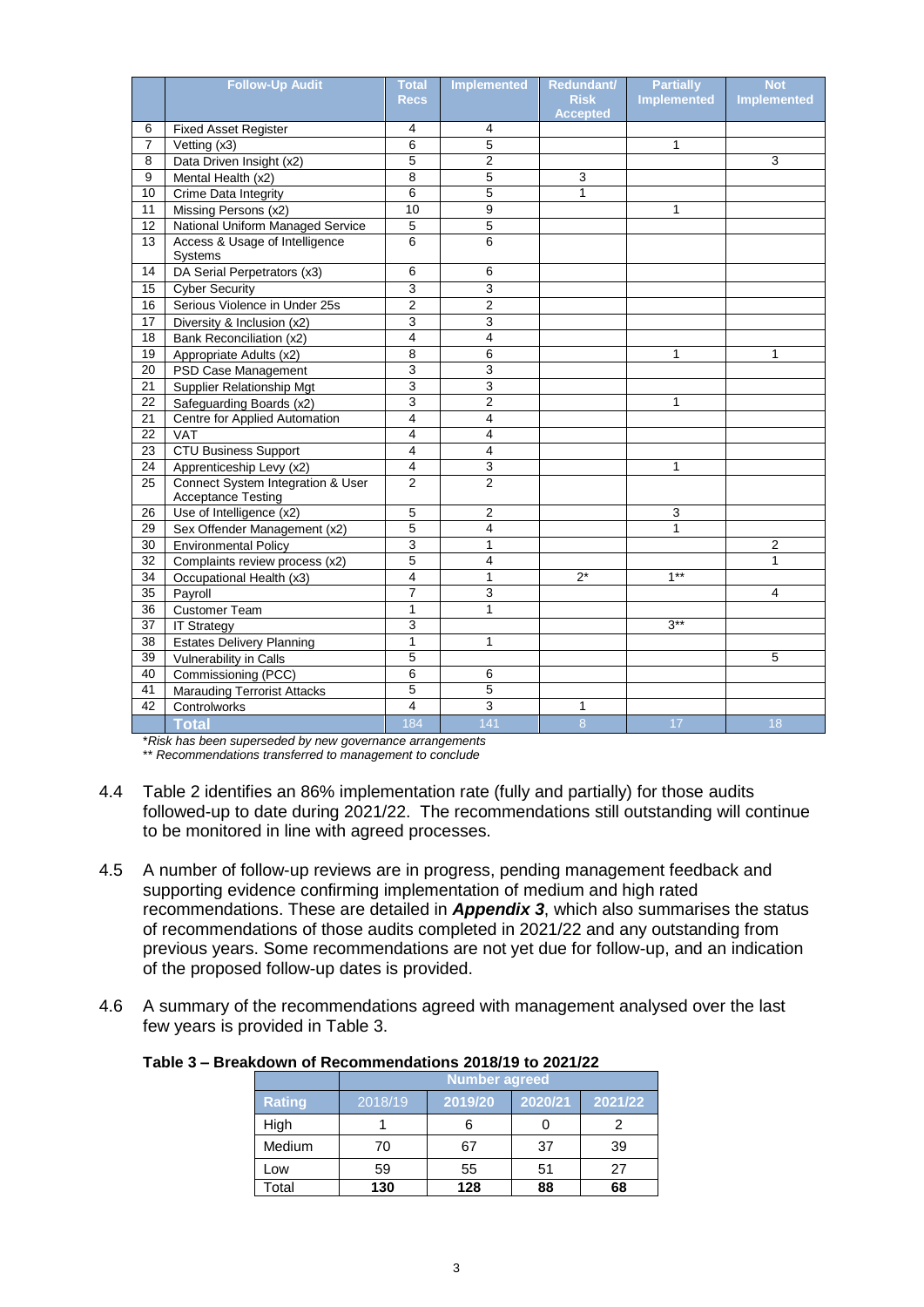4.7 The current position of the high and medium rated recommendations is provided below.

|                                                               | 2018/19 | 2019/20 | 2020/21 | 2021/22 | <b>Total</b> |
|---------------------------------------------------------------|---------|---------|---------|---------|--------------|
| <b>Total Number</b>                                           | 71      | 73      | 37      | 41      | 222          |
| Total not yet due to be Followed-<br>up/Follow-up in progress |         | 0       | 3       | 33      | 36           |
| <b>Total Followed-up Concluded</b>                            | 71      | 73      | 34      | 8       | 186          |
| Of Which:-                                                    |         |         |         |         |              |
| <b>Total Implemented</b>                                      | 64      | 62      | 26      | 3       | 155          |
| Total Redundant/risk accepted                                 |         | 5       |         |         | 13           |
| Total Outstanding after follow-up                             |         | 6       | 8       |         | 18           |

#### **Table 4 – Status of High/Medium Recommendations**

4.8 Of the 186 significant recommendations followed-up since 2018/19, 155 (83%) have been fully implemented. A further 13 (7%) are considered redundant or superseded. 10% remain outstanding and full details of these along with the latest progress updates are detailed in *Appendix 4*. The latest updates confirm progress is being made for the majority of these recommendations. There are however some for which management have not responded and reminders have been issued.

#### **5. PERFORMANCE**

5.1 The performance of internal audit is measured against a set of Key Performance Indicators. The KPIs as at February 2022 are set out in Table 5 along with the actuals to date.

| $1$ able J $-$ M $1$ uala 2021/22 |                                                                                                   |                                |                          |
|-----------------------------------|---------------------------------------------------------------------------------------------------|--------------------------------|--------------------------|
| <b>KPI Description</b>            | <b>Narrative</b>                                                                                  | <b>Annual</b><br><b>Target</b> | <b>Actual</b><br>2021/22 |
| <b>Output Indicators:</b>         |                                                                                                   |                                |                          |
| Audit Coverage                    | % of Audit Plan Delivered                                                                         | 90%                            | 74%                      |
| Report Production                 | Completion of Draft Audit Report within<br>10 working days.                                       | 95%                            | 95%                      |
| <b>Report Production</b>          | Completion of Final Report within 5<br>days of agreement of the draft.                            | 100%                           | 100%                     |
| <b>Audit Recommendations</b>      | Recommendations accepted v made.                                                                  | 100%                           | 100%                     |
| <b>Quality Indicators:</b>        |                                                                                                   |                                |                          |
| <b>Client Satisfaction</b>        | % of Post Audit Questionnaires in<br>which management have responded as<br>"Very Good" or "Good". | 95%                            | 98%                      |

## **Table 5 – KPI data 2021/22**

#### **6 CHANGE TO AUDIT PLAN**

6.1 One change to the audit plan has arisen in the reporting period. A request to postpone the planned review of Hidden Crimes (SOCEx hub) was received from the Assistant Chief Constable Security due to ongoing recruitment issues and the infancy of the model adopted. The Chair of the Joint Audit Committee was consulted and endorsed these proposals outside of the usual reporting regime and the audit has been incorporated into the 2022/23 audit plan.

## **7. UPDATE ON EXTERNAL QUALITY ASSESSMENT**

7.1 An external Quality Assessment of the Internal Audit Team is due to be undertaken during June/July 2022. As part of this assessment the Joint Audit Committee Chair will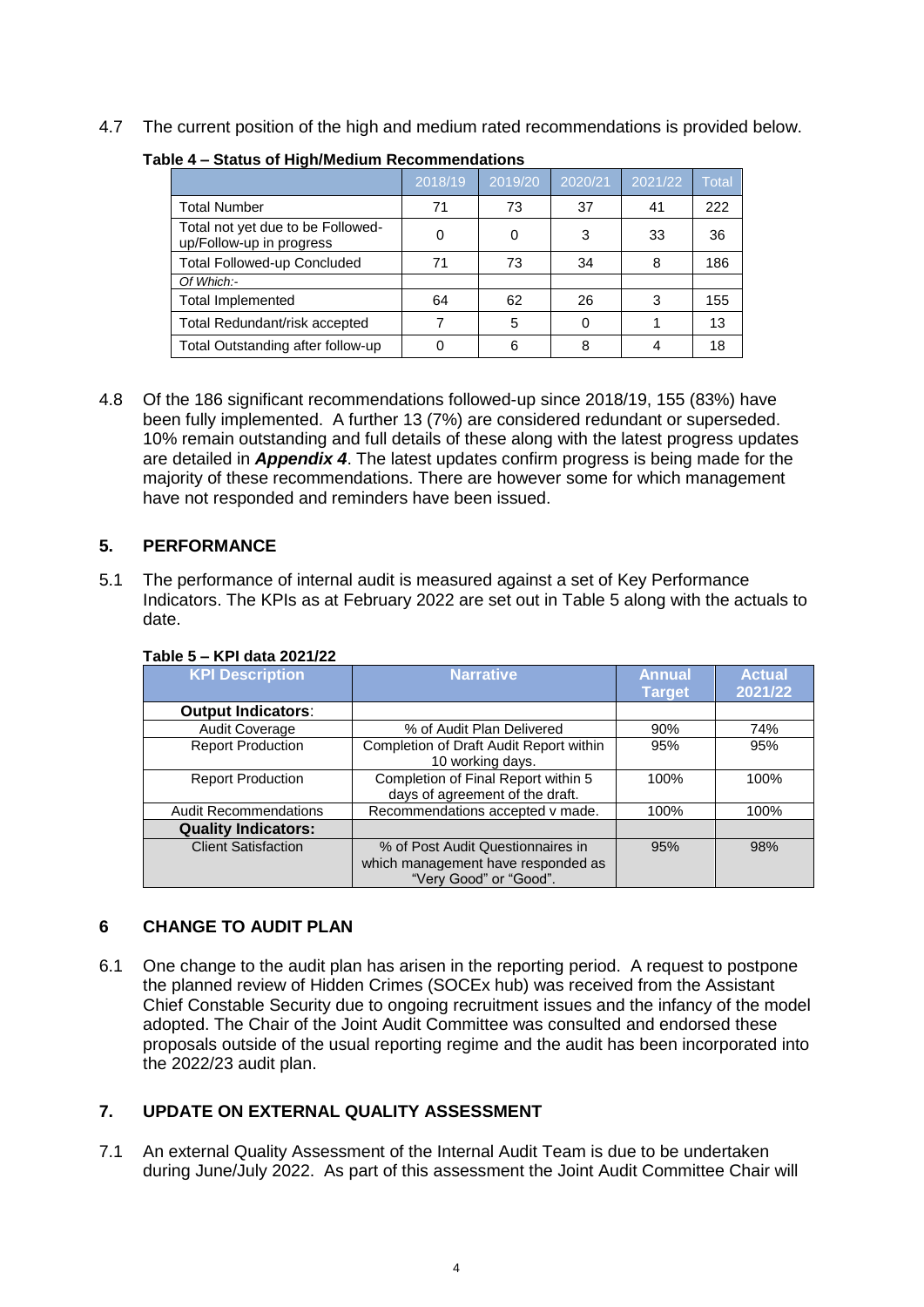be interviewed by the assessor and Members of the Joint Audit Committee will also be invited to complete a questionnaire. We anticipate the results of the assessment will be reported to the September meeting of the Committee.

## **8. RECOMMENDATIONS**

- 8.1 The Committee to note the material findings in the attached Internal Audit Activity Report and the performance of the Internal Audit Service.
- 8.2 The Committee to consider and endorse the proposed changes to the internal audit plan set out in 6.1

#### **CONTACT OFFICER**

Name: Lynn Joyce Title: Head of Internal Audit **BACKGROUND DOCUMENTS** None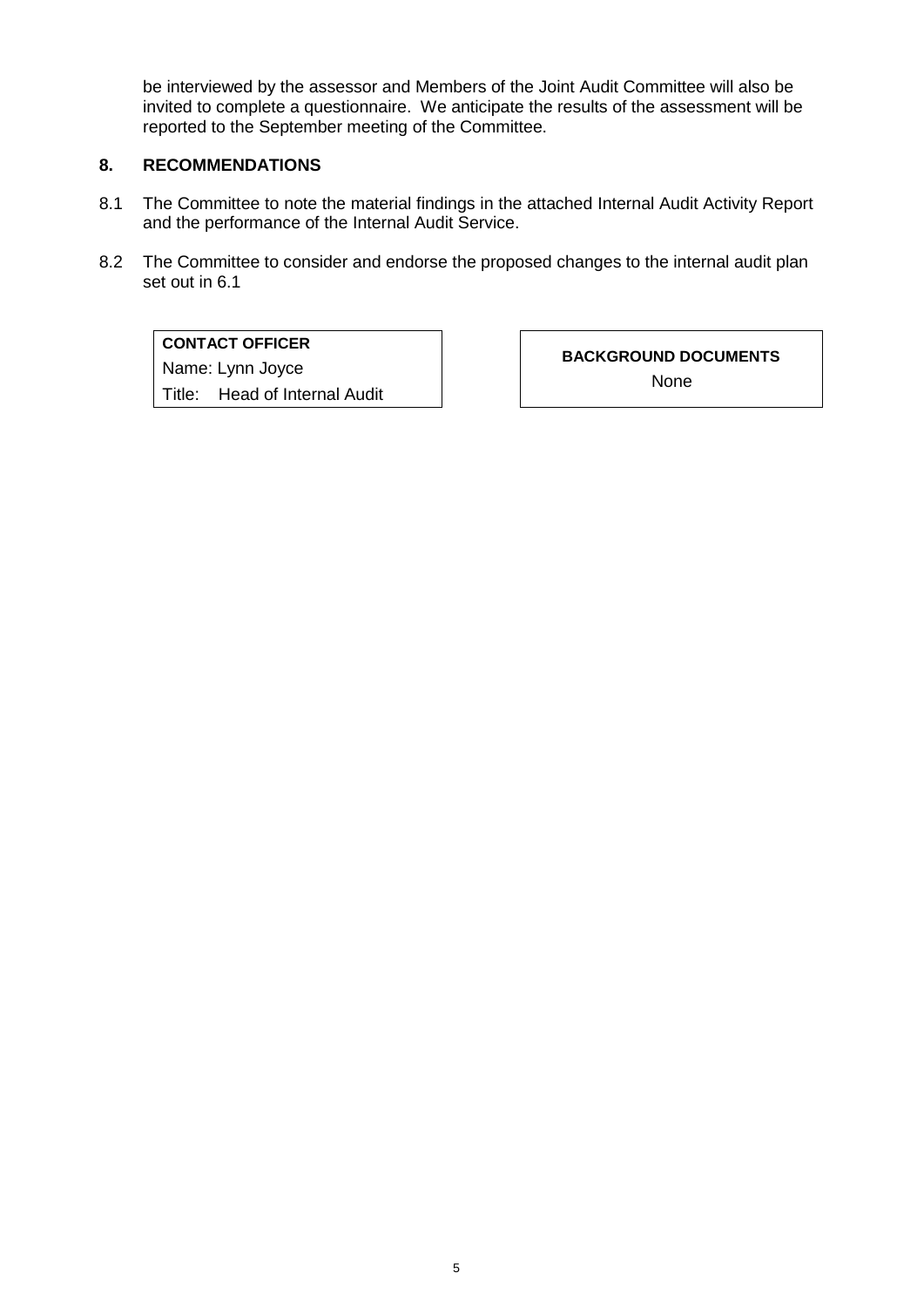## **APPENDIX 1 - Summaries of Completed Audits with Limited or Minimal Opinion**

## **1 Risk Management Arrangements (WMP)**

- 1.1 The purpose of this audit was to provide assurances that adequate arrangements are in place to identify, assess and manage the strategic risks facing the Force. The audit focussed on the arrangements for identifying and scoring risks, governance and reporting arrangements and the effectiveness of monitoring and review arrangements. The review was cognisant of the infancy of the changes made recently to the risk management arrangements and aimed to assess future plans to deliver and further embed the change of approach. An overall opinion of Limited was given.
- 1.2 An internal review of the Force's risk management arrangements was undertaken by Strategy and Direction which concluded in October 2020. The findings of this audit corroborate the issues identified in the internal review and Strategy and Direction has made significant progress at a strategic level since the internal review concluded, which includes reviewing the Corporate Risk Register, revising the scoring mechanism used for rating risks and beginning to consider the risk appetite of the Force. However, there is still some way to go to fully embed revised approaches. Consequently, the bottom up approach to risk management requires significant input from Strategy and Direction to embed arrangements Force-wide.
- 1.3 A high-level plan has been established to identify the key tasks and outputs Strategy and Direction need to focus on to work towards achieving an embedded risk management process, but the depth and breadth of these tasks require significant input and currently resilience is an issue as risk management is solely the responsibility of one individual and only forms part of this role. This may hinder progress.
- 1.4 A risk maturity assessment undertaken as part of the audit concluded that the Force is currently Risk Aware, which is defined as a scattered silo-based approach to risk management. The arrangements at a top down strategic level are moving closer to Risk Defined, but there is much more development required at departmental/NPU and Portfolio level to reach Risk Defined status Force-wide.



- 1.5 The key findings of the review are as follows:
	- The strategic level risk management arrangements are progressing well and the approach is starting to develop. A full review of the Corporate Risk Register has been undertaken and there is regular engagement with and reporting to Force Executive Team. However, departmental, NPU and portfolio level risk registers have had limited attention in recent years which has resulted in very mixed quality in terms of their content, format and arrangements for update and review. As a result, the bottom up approach for identifying risks cannot be relied upon.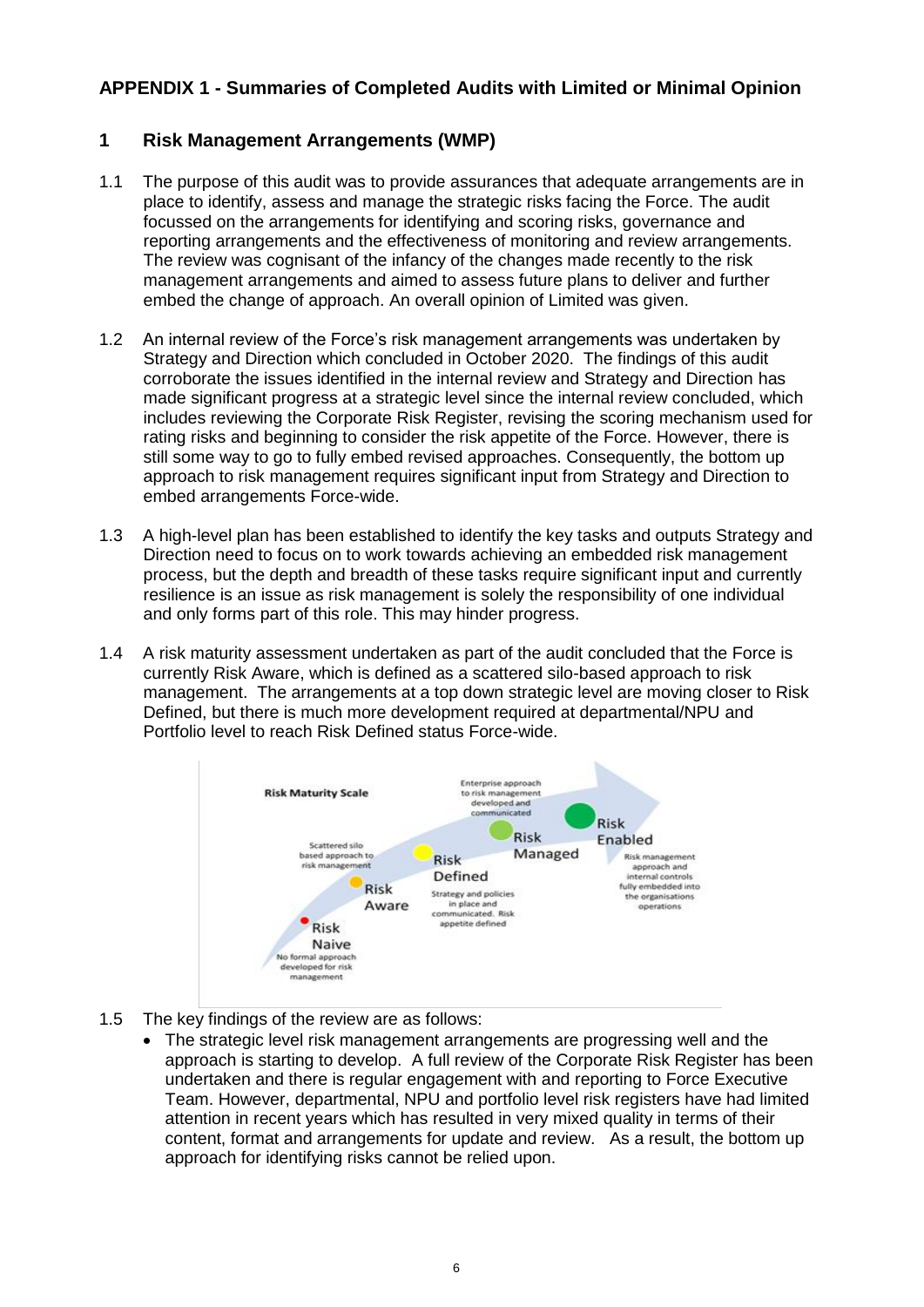- The Governance arrangements for Risk Management are not clearly defined or operating:
	- The Organisational Risk Learning Board hasn't met since March 2021 when it was agreed that the purpose of the Board would be reviewed to determine whether it should continue in its current format or adapt and re-route. Since this time, new and emerging risks have been reported directly into Force Executive Team by the Governance, Risk and Assurance Senior Manager. Reporting to Force Executive Team has become more established over the last six months.
	- The Governance, Risk and Assurance Senior Manager is not yet fully embedded into the Portfolio Boards and has attended only a limited number of Boards partly due to being fairly new in the post, but mainly due to capacity and absence.
	- There are other forums, such as the newly formed Performance Panel, which will consider progress against Force KPIs linked to organisational objectives but the link back to risks and mitigations in the Corporate Risk Register is not transparent.

Having a presence at key Boards and rooting the process into governance structures is essential to ensure risk management is embedded into key planning and decisionmaking processes.

- The Corporate Risk Register was reviewed and refreshed over the Summer by Strategy and Direction when a number of new risks were added and several risks were merged or closed. The processes in place to truly understand and challenge how risks are being mitigated and actions monitored to determine if the risk profile is changing is often absent. This was evident by a number of residual risk scores reported in September 2021 remaining the same. Having a risk governance process embedded at Board level would assist in escalating such issues and allow risks and mitigating actions to be managed in a more transparent way. It would also give further visibility of the Corporate Risks to Senior Managers.
- To be considered Risk Defined on the maturity scale, the Force should have a strategy and policies and procedures in place as well as the risk appetite being defined. Whilst a risk appetite statement has been drafted and presented to Force Executive Team, it is yet to be formally approved and adopted. Also, whilst a new scoring matrix has been adopted at a corporate level, it has yet to be rolled-out forcewide and embedded into policies and procedures which have not been updated since 2015 and do not reflect current arrangements. Both of these have been identified as tasks to address during 2021/22, but should be given priority alongside development of a training programme to underpin the procedures and address weaknesses at a local level.
- A risk management calendar is in place which highlights the actions to be completed during 2021/22. This is a very high-level document and provides little context on the activities involved in each task and the required outcomes. Understanding what is involved in each task and what specific outcomes are required would allow management to ensure the timings are reasonable and the right resources are committed. Training is not a defined task on the risk management calendar, but will be essential to embedding any new policies and procedures launched and is considered necessary given the mixed quality of risk registers that exist.
- Resilience was an issue raised in the previous risk management audit and is still prevalent now. Risk Management is the responsibility of the Governance, Risk and Assurance Senior Manager and only forms part of this role. The ambition to reestablish and embed risk management processes throughout the organisation is a challenging one given the depth and breadth of the force objectives. It is evident from the quality of the risk registers reviewed that a lot of training, awareness and support will be required to reinvigorate the arrangements at portfolio level and below and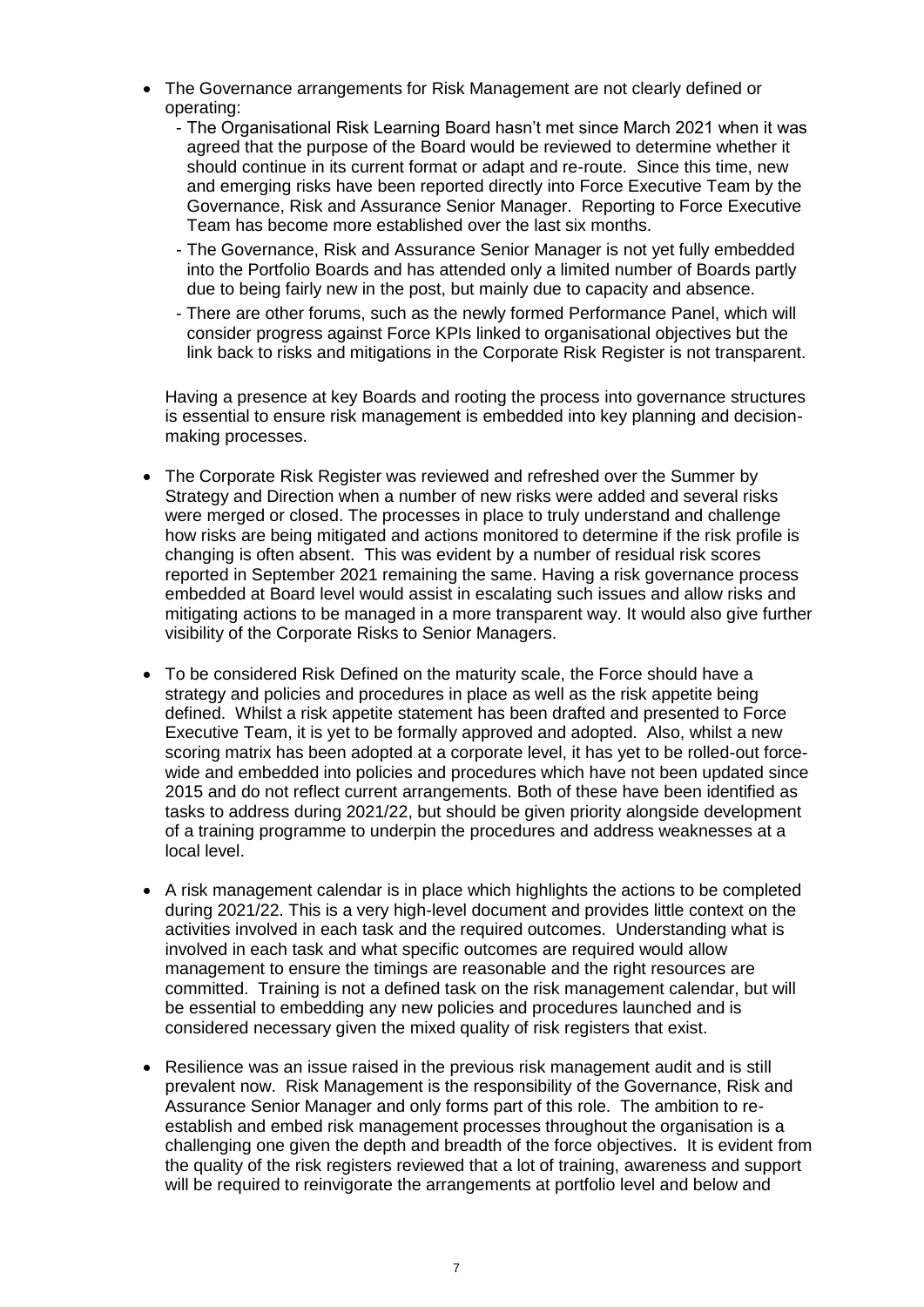there is a concern that resources will be spread too thinly to achieve an embedded process.

- Whilst the Corporate Risk Register has been refreshed, a couple of areas for improvement were identified to improve transparency and accountability, including:
	- Having a defined methodical process for capturing new risks;
	- Having a named accountable person for taking forward each risk action, with clear dates for review being specified;
	- Including a grading or judgement of how effective mitigating controls and risk actions are;
	- Considering having a target score aligned to the risk appetite once implemented.
- The above points also apply to Departmental, NPU and Portfolio level risk registers which were much less defined and embedded and need a significant input to achieve a level of reliability. Additional weaknesses identified in the local registers include:
	- different templates operating;
	- poor quality mitigations identified with some registers not always recording mitigations or recording impact instead;
	- examples of registers not being updated for new risks since 2019 and some risks dated back as far as 2015 and 2016, making the quality and impact of the mitigations debatable;
	- lack of recent updates against the mitigations;
	- only a small number of risk registers referenced the new scoring methodology recently introduced, and where they were referenced, for some, existing risks had not been re-scored.
- 1.3 A series of management actions to address the weaknesses identified have been agreed:
	- A risk maturity session will be held with Executive sponsors and relevant senior managers once the policy and procedure documentation have been redrafted and ratified by the Force Executive Team.
	- A detailed delivery plan will be developed to expand on the high-level risk management calendar. SMART actions will be developed to ensure effective completion of each task.
	- The ongoing capability review will seek to develop a sustainable operating model for force risk management arrangements and will consider adaptations to existing governance processes (including those to provide oversight for risk). Once this is complete, the agreed arrangements will be incorporated into the new risk management framework.
	- The risk appetite statement will be updated to include necessary guidance on how to apply the statement for risks falling outside the appetite and /or tolerance levels set. A plan will be developed to increase awareness across the Force to ensure understanding of risk appetite.
	- Work has begun to update the risk management policy and procedure documents. The update will incorporate the changes made to the process over the past few months. New templates will be developed to support the new framework.
	- A formal plan will be developed alongside the awareness sessions planned for the risk appetite process.

## **2 Detained Property**

*(Please note that the Detained Property Audit report is currently in draft status awaiting finalisation of management responses to recommendations)*

2.1 The purpose of this review was to provide assurances that adequate arrangements are in place to effectively manage detained property items, including assessing the robustness of the new arrangements in place at the centralised property store and the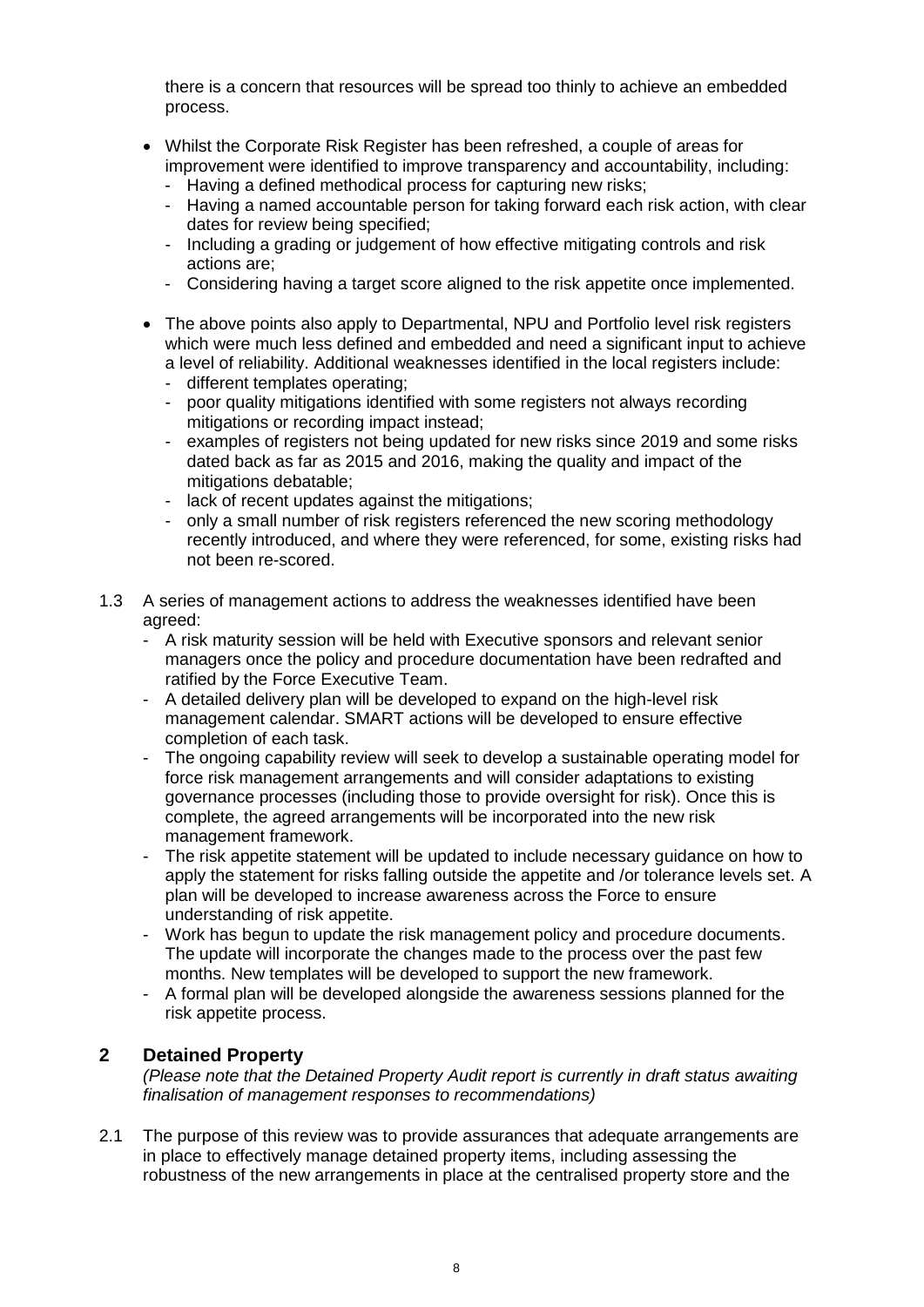high value items held at the Central Secure Store. The audit focussed on governance arrangements, processing arrangements for storing, disposal and returning detained property, security arrangements at sites and performance monitoring arrangements including investigations into missing items, management reporting and control checks performed. An overall opinion of Minimal was given.

- 2.2 Whilst a lot of good practice was identified during this review, the audit concluded that the property system is not a true and accurate record of the property being retained by the Force. There has been a significant level of change in how detained property is managed with the transition from local to central property stores. The transition arrangements, coupled with the Covid-19 pandemic, has exacerbated some inherent issues. The responsibility to address these issues falls between Corporate Asset Management (CAM), People and Organisational Development (Shared Services) and key departments / NPU's.
- 2.3 Cultural issues were identified in respect of officers' behaviour with policy and processes not being consistently complied with, with property items seized not being appropriately separated, packaged and stored, including when an officer leaves the Force as property is not always being re-allocated to another officer.
- 2.4 There is also a significant number of missing property items which are not being investigated and a lack of quality assurance checks, increasing the risk for fraud and misappropriation. No reporting arrangements are in place to oversee the effectiveness of the detained property function and also to hold Departments and NPU's to account over officers' management of property.
- 2.5 Contrary to the above, effective operating practices are in place within the Central Secure Stores with accurate records maintained and procedures being complied with. Quality assurance checks are also being undertaken on a regular basis and the outcomes reported. The key findings therefore largely reflect the arrangements in operation for the central detained property store.
- 2.6 The key findings of the review are as follows:
	- Officers are not consistently following the correct procedures when handling detained property, with the following examples identified:
		- o Not following the correct procedures for booking and storing items into the property system and holding stores at NPU's in respect of cash, drugs and other property items prior to transfer to the central detained property store, with property records not always being attached to property items.
		- $\circ$  Not responding to property reminders to confirm that property items are to be retained resulting in an increased risk that property is being retained that is no longer required.
		- $\circ$  Selecting the incorrect store when recording cash/drugs on the property system prior to transfer to the central detained property store.
		- $\circ$  Not consistently recording the appropriate disposal method on the property system with 'TBC' being recorded.
		- $\circ$  Officers who have left the Force are not transferring their property items to another officer for on-going management.

As a result, property cannot always be easily located and the property systems is not accurately recording where property is.

• There is a lack of reporting into Corporate Asset Management (CAM) and Shared Services Senior Leadership Team (SLT) to provide oversight on the detained property function to identify any issues that are arising. Also, no information is reported to Departments and NPU's in respect of the number of outstanding reminders for which local officers have not responded and the number of missing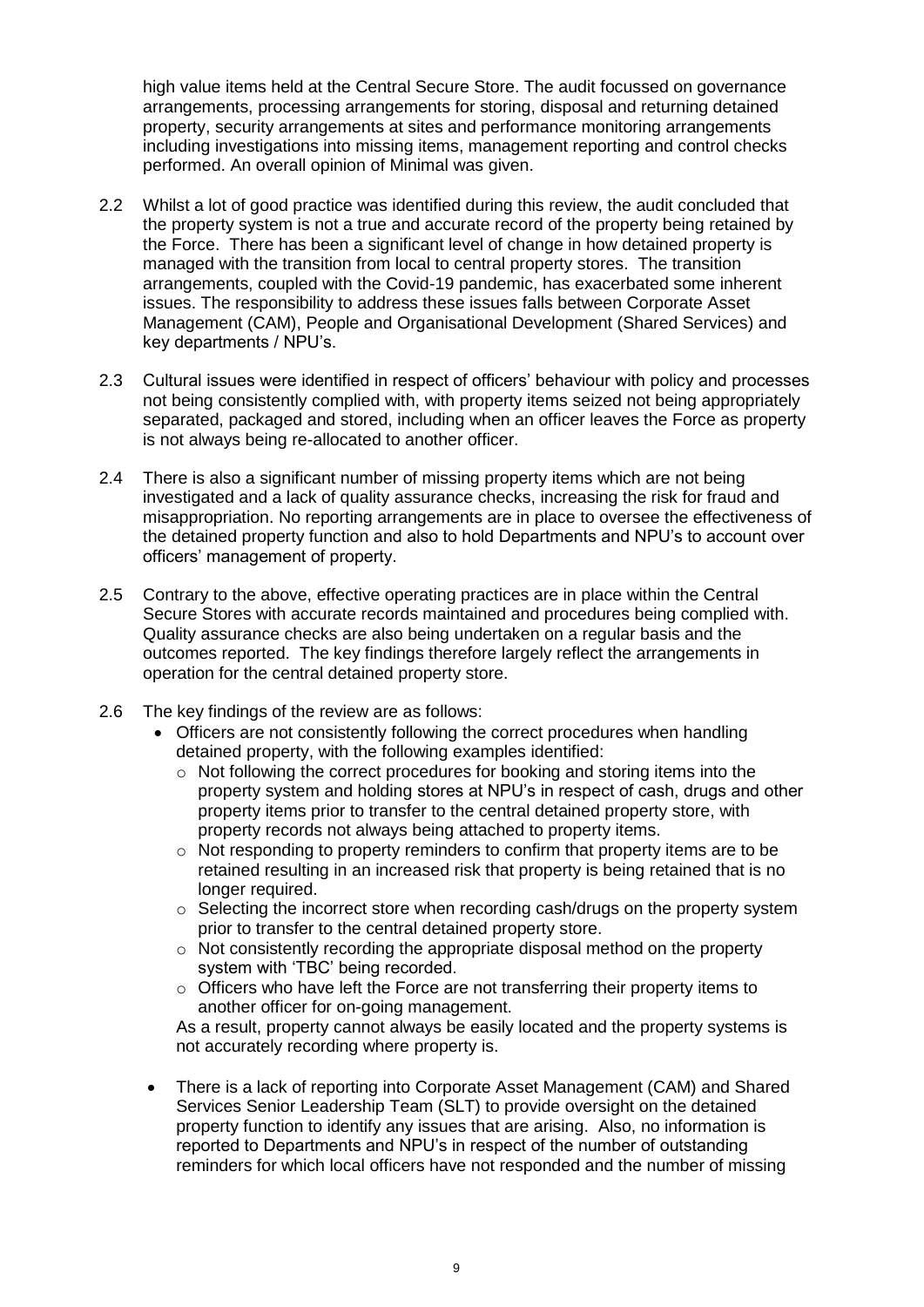items. Performance monitoring is in its infancy and no key performance indicators have been formulated at this time due to the on-going transitioning arrangements.

- Risk management arrangements are not effective as emerging risks relating to the detained property function are not being formally escalated when issues are raised to Facilities Management senior management.
- As at October 2021 there were 9,050 property items recorded as 'missing' across the Force and 6,174 of these were from within the central detained property store, some of which have been inherited from local property stores as part of the centralisation of stores. Reasons for missing property items can be as a result of the property system not being updated correctly when items have been transferred to different locations or incorrectly placed in stores, booked out by officers and not returned, or as a result of theft or fraud. Items identified as missing are currently not being investigated by the Central Detained Property Team due to workloads, which has not been reported to CAM or Shared Services SLT. A contributing factor to the number of missing items is the Economic Crime Unit and Forensic Services not always updating the property system when they receive cash / other property items. Cannabis is also being disposed of in bulk without individual property numbers being checked and recorded and the property system updated.
- From reviewing the working practices of the Central Detained Property Team, the following points, by exception, were identified:
	- $\circ$  The property system is not being consistently updated when cash is banked.
	- $\circ$  The Central Detained Property Team are not being proactive in disposing of items with the store having over 13,313 seals to be disposed of and 3,034 property items which need to be returned to the owner, some of which have been inherited from local property stores. It is taking on average just over 400 days to return an item to the owner. No planned dates have been established for future disposals resulting in the backlog of disposals continuing to increase.
	- $\circ$  Following the transition of property from Stechford several months ago, there are approximately 9,800 property items that still need re-locating to a storage bay and the property system updated.
- Quality control checks should be undertaken on several areas of detained property, i.e. items identified as missing, items of cash banked and disposed of via auction or destruction, system access permissions and also bay checks to ensure the property system accurately reflects the items held and there is no fraud or misappropriation of detained property items. Due to staff resources no quality assurance checks have been undertaken since 2016, increasing the risk in this area.
- Access permissions to the property system are not periodically reviewed with the last check completed in January 2019, increasing the risk that access and permission levels are not appropriate and inactive users are not being removed from the system.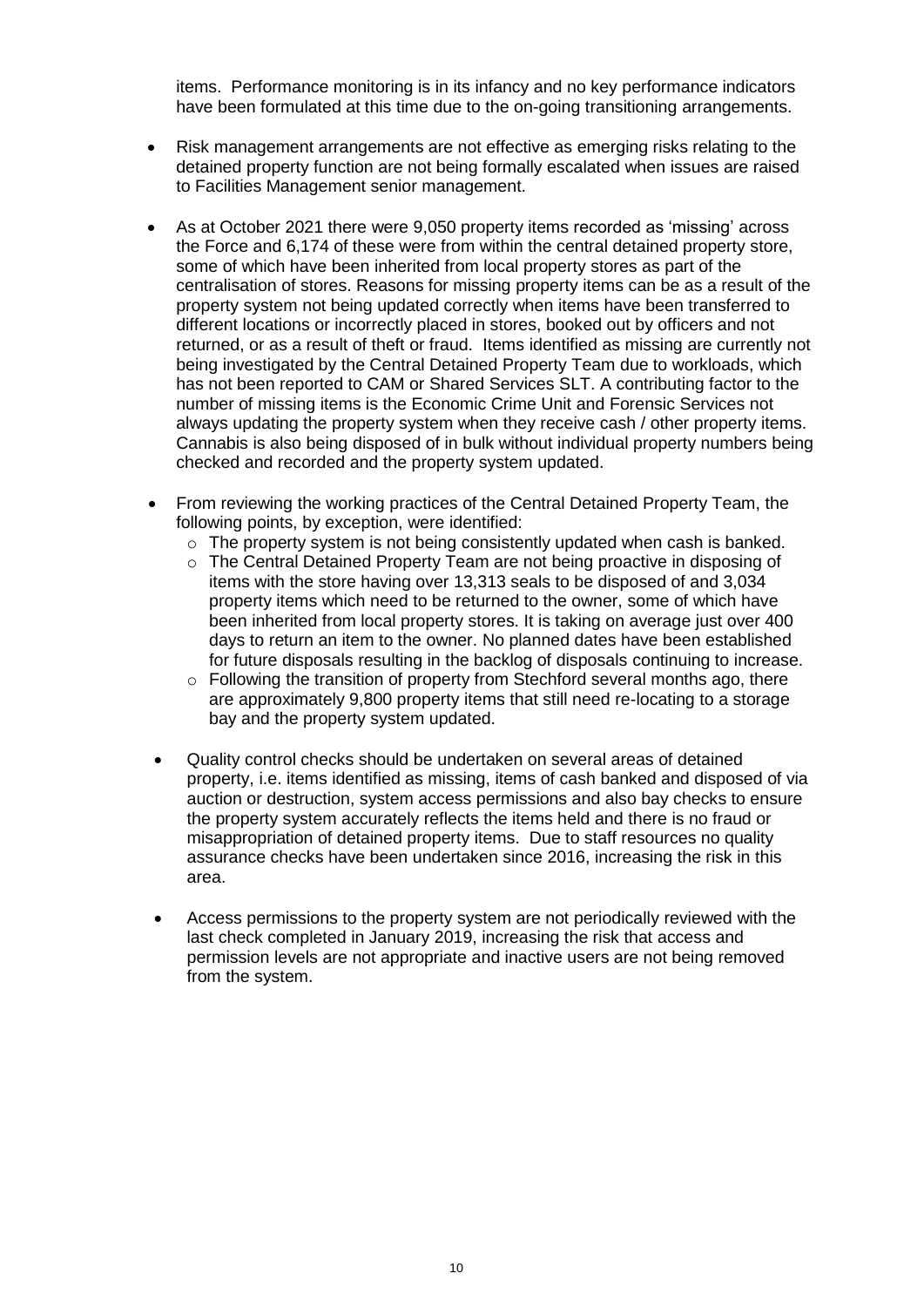# **APPENDIX 2 – Summary of Plan Position**

## **2020/21 Audits Completed During 2021/22**

| Audit                                                     | <b>Status</b> | <b>Opinion / Comments</b> |
|-----------------------------------------------------------|---------------|---------------------------|
| Connect - Data Migration and Interfaces                   | Final*        | Reasonable                |
| <b>Customer Team (Shared Services)</b>                    | Final*        | Substantial               |
| <b>CTU Marauding Terrorist Attacks (MTAs)</b>             | Final*        | Reasonable                |
| Commissioning                                             | Final*        | Reasonable                |
| <b>MyTime</b>                                             | Final*        | Reasonable                |
| Victims Service Assessment Team (Vulnerability<br>Themes) | Final         | Limited                   |
| Estates - Delivery Planning                               | Final         | Reasonable                |
| ControlWorks BAU review                                   | Final         | Reasonable                |
| IT&D Service Management (Service Desk)                    | Final         | Reasonable                |

*\*included in 2020/21 annual opinion*

## **2021/22 Internal Audit Plan – Status / Assurance Summary**

| <b>Audit</b>                                                         | <b>Status</b> | <b>Opinion / Comments</b>                    |
|----------------------------------------------------------------------|---------------|----------------------------------------------|
| <b>Contact Service Levels</b>                                        | In progress   |                                              |
| National Fraud Initiative                                            | Complete      | High-quality matches complete                |
| <b>Detained Property</b>                                             | <b>Draft</b>  | Awaiting management response                 |
| <b>Strategic Policing and Crime Plan</b>                             | Draft         | Awaiting management response                 |
| <b>Environmental Strategy (Advisory)</b>                             | Complete      | Advisory meetings commenced                  |
| Pensions (McCloud Ruling) (Advisory)                                 |               |                                              |
| <b>Accounts Payable</b>                                              | Final         | Limited                                      |
| <b>Special Constabulary</b>                                          | <b>Draft</b>  | Awaiting management responses                |
| <b>Uplift Programme</b>                                              | In progress   |                                              |
| Force Risk Management Arrangements                                   | Final         | Limited                                      |
| <b>Victims Satisfaction</b>                                          | Final         | Limited                                      |
| Financial systems: Cash Services                                     | Final         | Reasonable                                   |
| Connect - Case Management aspects                                    | In progress   |                                              |
| <b>Connect - Benefits Realisation</b>                                | In progress   |                                              |
| Commonwealth Games - Volunteer Strategy                              | Final         | Reasonable                                   |
| Commonwealth Games - Procurement                                     | Final         | Substantial                                  |
| Commonwealth games - Resourcing Strategy<br>(New audit added)        | Final         | Substantial                                  |
| <b>Crime Data Integrity</b>                                          | Cancelled     | Removed mid-year following review<br>of plan |
| <b>Terrorist Offender Management</b>                                 | Final         | Reasonable                                   |
| Domestic Abuse - case management                                     | <b>Draft</b>  | Awaiting management responses                |
| <b>Violence Reduction Unit</b>                                       | Final         | Reasonable                                   |
| <b>Integrated Offender Management</b>                                | In progress   |                                              |
| <b>Brexit</b>                                                        | Cancelled     | Removed mid-year following review<br>of plan |
| Rape and Serious Sexual Offences (RASSO)                             | Final         | Minimal                                      |
| Hidden Crimes (Modern Day Slavery-Human<br>Trafficking-Exploitation) | Postponed     | Postponed to 2022/23 upon request            |
| Covid - Organisational Learning                                      | <b>Draft</b>  | Awaiting management response                 |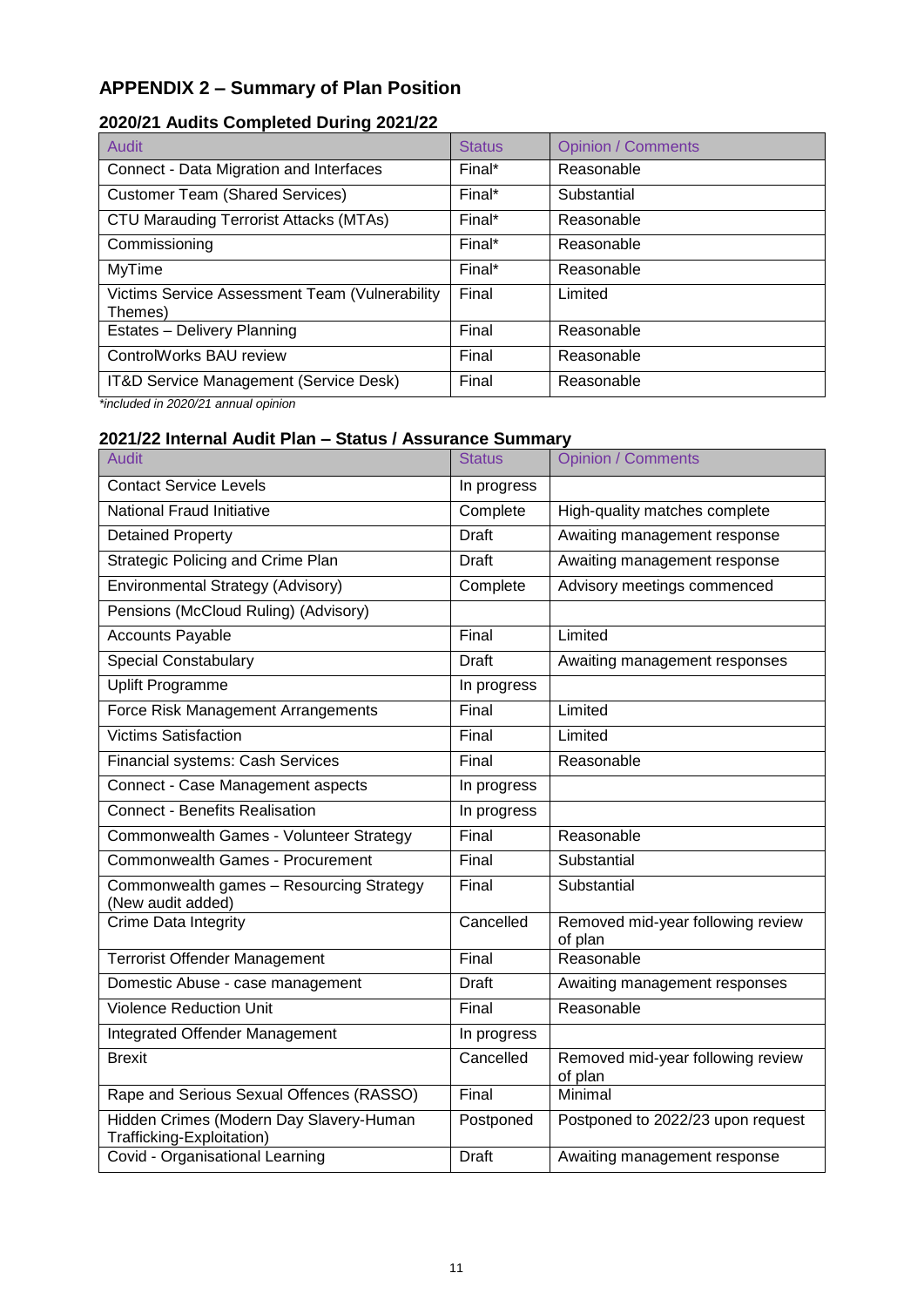| Audit                                      | <b>Status</b> | <b>Opinion / Comments</b> |
|--------------------------------------------|---------------|---------------------------|
| <b>Management of Suspects</b>              | Final         | Limited                   |
| Mobile and Agile Working                   | Final         | Reasonable                |
| Victims Service Assessment Team (advisory) |               |                           |
| <b>OPCC Casework</b>                       | In progress   |                           |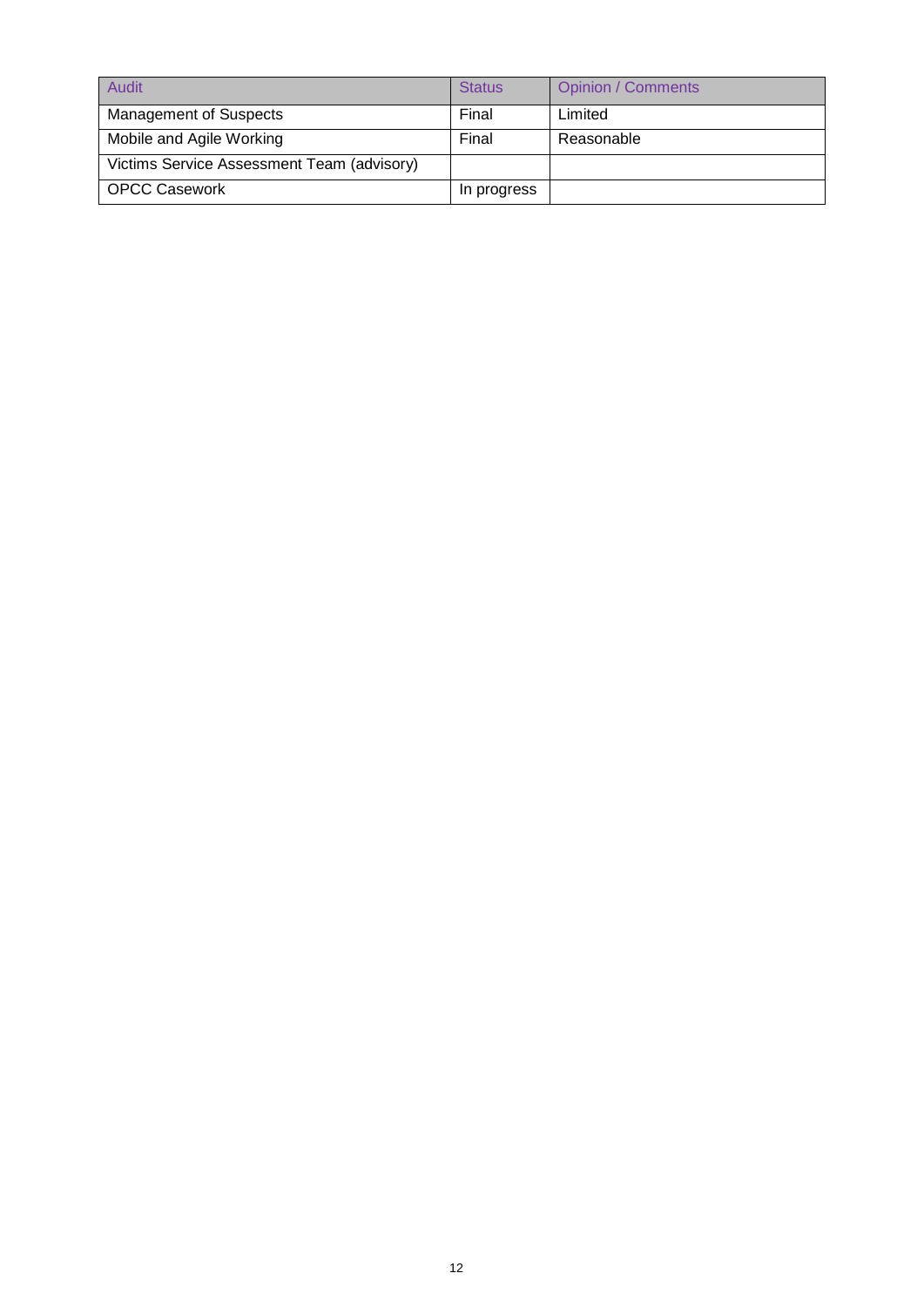#### **APPENDIX 3 - Analysis of progress in implementing recommendations (by year)**

Good progress (>75% implemented) **Reasonable progress (>25 and <75% implemented)** Limited progress (<25% implemented)

| 2021/22 recommendations                                  | <b>Made</b> | Implemented | <b>Risk</b><br>Accepted | Redundant/<br><b>Superseded</b> | Not yet<br>implemented | Not yet<br>followed Up | Follow-up due        |
|----------------------------------------------------------|-------------|-------------|-------------------------|---------------------------------|------------------------|------------------------|----------------------|
| Victims Service Assessment Team (vulnerability in calls) | כ           |             |                         |                                 | ╮                      |                        | Apr-22               |
| <b>Estates Planning</b>                                  |             | 1           |                         |                                 |                        |                        | N/A                  |
| <b>Controlworks</b>                                      | 4           | 3           |                         |                                 |                        |                        | N/A                  |
| <b>Accounts Payable</b>                                  | 9           |             |                         |                                 |                        | 9                      | Mar-22 - In progress |
| Rape and Serious Sexual Offences (RASSO)                 | 10          |             |                         |                                 |                        | 10                     | Aug-22               |
| <b>Management of Suspects</b>                            | 4           |             |                         |                                 |                        | 4                      | $May-22$             |
| <b>Victims Satisfaction</b>                              |             |             |                         |                                 |                        |                        | $May-22$             |
| IT Service Management (Service Desk)                     | כ           |             |                         |                                 |                        | ۰,                     | $May-22$             |
| Commonwealth Games - Procurement                         | $\Omega$    |             |                         |                                 |                        | $\Omega$               | N/A                  |
| <b>Terrorist Offender Management</b>                     | 3           |             |                         |                                 |                        | 3                      | Jun-22               |
| <b>Violence Reduction Unit</b>                           | 3           |             |                         |                                 |                        | 3                      | Aug-22               |
| Risk Management (WMP)                                    | 8           |             |                         |                                 |                        | 8                      | Aug-22               |
| Cash Office                                              | כ           |             |                         |                                 |                        | כ                      | Aug-22               |
| Commonwealth Games - Volunteer Strategy                  |             |             |                         |                                 |                        |                        | Apr-22               |
| <b>Commonwealth Games - Resourcing</b>                   | 0           |             |                         |                                 |                        | $\Omega$               | N/A                  |
| Mobile and Agile Working                                 |             |             |                         |                                 |                        |                        | Sept-22              |
| <b>Totals</b>                                            | 68          | 4           |                         |                                 | 5.                     | 58                     |                      |

| <b>Outstanding recommendations previous years</b> | Made | Implemented | Risk<br>Accepted | Redundant/<br>Superseded | Not yet<br>implemented | Not yet<br>followed Up | Follow-up due          |
|---------------------------------------------------|------|-------------|------------------|--------------------------|------------------------|------------------------|------------------------|
| 2020/21                                           |      |             |                  |                          |                        |                        |                        |
| PPU - Safeguarding Boards                         |      |             |                  |                          |                        |                        | Mar-22 $-$ In progress |
| Training                                          |      |             |                  |                          |                        |                        | Mar-22 - In progress   |
| Fraud and Cybercrime                              |      |             |                  |                          |                        |                        | $May-22$               |
| Vetting                                           | b    |             |                  |                          |                        |                        | $May-22$               |
| Use of Intelligence                               |      |             |                  |                          |                        |                        | June 22                |
| Apprenticeship Levy                               | 4    |             |                  |                          |                        |                        | $May-22$               |
| <b>Complaints Review Process</b>                  |      | 4           |                  |                          |                        |                        | $Mav-22$               |
| <b>Environmental Policy</b>                       | ຳ    |             |                  |                          |                        |                        | Jan-22 - In progress   |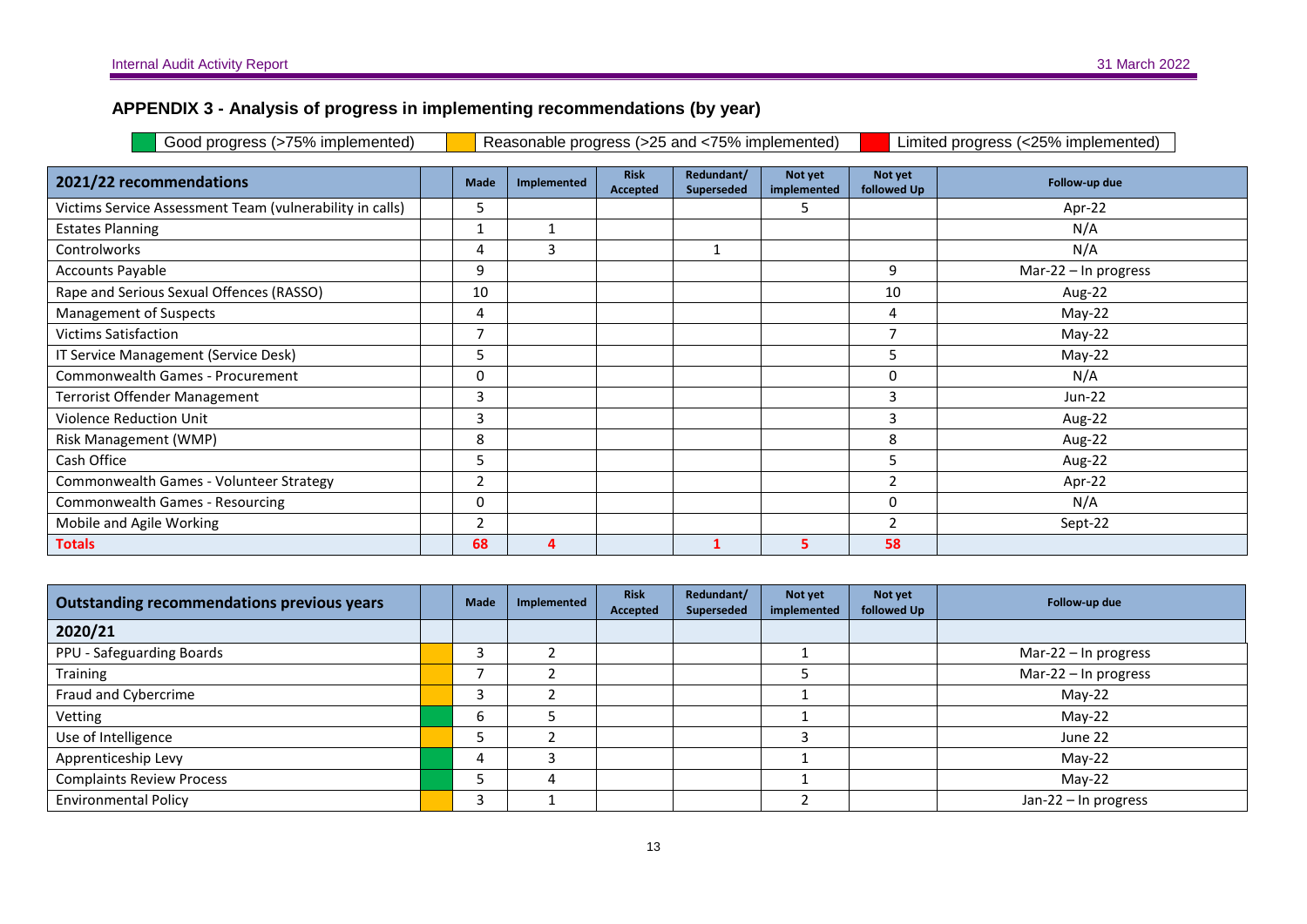| <b>Outstanding recommendations previous years</b> | Made | Implemented | <b>Risk</b><br>Accepted | Redundant/<br>Superseded | Not yet<br>implemented | Not yet<br>followed Up | Follow-up due                                                                              |
|---------------------------------------------------|------|-------------|-------------------------|--------------------------|------------------------|------------------------|--------------------------------------------------------------------------------------------|
| Sex Offender Management                           |      | 4           |                         |                          |                        |                        | $Mav-22$                                                                                   |
| Payroll                                           |      |             |                         |                          | 4                      |                        | Feb-22 - In progress                                                                       |
| MyTime                                            |      |             |                         |                          |                        |                        | Dec-21 - In progress                                                                       |
| 2019/20                                           |      |             |                         |                          |                        |                        |                                                                                            |
| Appropriate Adults                                | Õ    | b           |                         |                          |                        |                        | Mar-22 - In progress                                                                       |
| <b>Missing Persons</b>                            | 10   | 9           |                         |                          |                        |                        | June-22                                                                                    |
| IT&D System-database access and administration    | Õ    |             |                         |                          |                        |                        | Feb-22 - In progress                                                                       |
| Data Driven Insight                               |      |             |                         |                          |                        |                        | Feb-22 - In progress                                                                       |
| <b>Totals</b>                                     | 84   | 52          | $\Omega$                | n.                       | 27                     |                        | *details of high and medium rated recs not yet<br>implemented are summarised in Appendix 4 |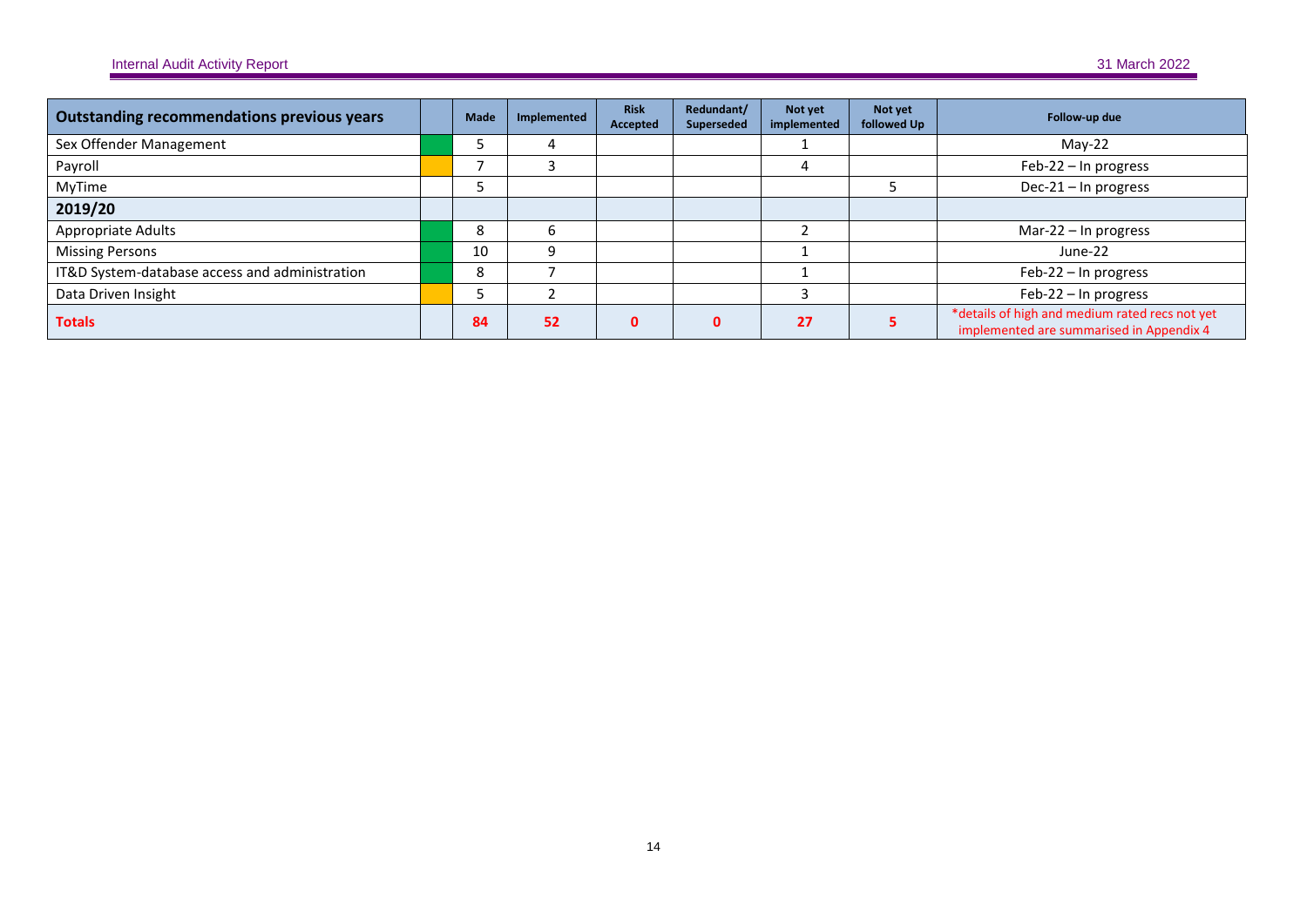| APPENDIX 4 – High/Medium Recommendations Outstanding after Follow-Up |  |  |
|----------------------------------------------------------------------|--|--|
|                                                                      |  |  |

| Ref          | Original<br>Report to<br><b>JAC</b> | Audit                         | Recommendation                                                                                                                                                                                                                                                                                                                                                                                                                                                                                                                                                                                                                                                                                                                           | Action to be Taken to Implement<br>Recommendation                                                                                                                                                                                                                                                                                                                                                                                                                                                                                                                                                                                                                                                                                                                                                                                                                                                                                                                                           | <b>Target Date</b><br>/Responsible<br>Officer         | Latest position based on responses provided by<br>management                                                                                                                                                                                                                                                                                                                                                                                                                                                                                                                                                                                                                                                                                                                                                                                                                                                                                                                                                                                                                                                                                                                                                                                                                                                                                                                                                                                                                              |
|--------------|-------------------------------------|-------------------------------|------------------------------------------------------------------------------------------------------------------------------------------------------------------------------------------------------------------------------------------------------------------------------------------------------------------------------------------------------------------------------------------------------------------------------------------------------------------------------------------------------------------------------------------------------------------------------------------------------------------------------------------------------------------------------------------------------------------------------------------|---------------------------------------------------------------------------------------------------------------------------------------------------------------------------------------------------------------------------------------------------------------------------------------------------------------------------------------------------------------------------------------------------------------------------------------------------------------------------------------------------------------------------------------------------------------------------------------------------------------------------------------------------------------------------------------------------------------------------------------------------------------------------------------------------------------------------------------------------------------------------------------------------------------------------------------------------------------------------------------------|-------------------------------------------------------|-------------------------------------------------------------------------------------------------------------------------------------------------------------------------------------------------------------------------------------------------------------------------------------------------------------------------------------------------------------------------------------------------------------------------------------------------------------------------------------------------------------------------------------------------------------------------------------------------------------------------------------------------------------------------------------------------------------------------------------------------------------------------------------------------------------------------------------------------------------------------------------------------------------------------------------------------------------------------------------------------------------------------------------------------------------------------------------------------------------------------------------------------------------------------------------------------------------------------------------------------------------------------------------------------------------------------------------------------------------------------------------------------------------------------------------------------------------------------------------------|
| $\mathbf{1}$ | Sept<br>2019                        | Appropriate<br>Adults         | To ensure the effectiveness of the Appropriate<br>Adult Scheme can be measured and the PCC can<br>fulfil their holding to account role:<br>- Performance measures for both the vulnerable<br>adult scheme ran by the OPCC and youth<br>schemes administrated by the Local Authorities<br>should be established;<br>- Performance information should be shared with<br>Local Authorities and the Police and Crime<br>Commissioner on a regular basis to allow demand<br>and effectiveness of the scheme to be reviewed.<br>To aid this the Office of the PCC must ensure that<br>management information to enable performance to<br>be measured is readily available from Force<br>systems                                                | We are working with the Force to ensure this<br>is part of the Connect Project. Once we<br>have the information we will publish this and<br>it will therefore be available to all the local<br>authorities                                                                                                                                                                                                                                                                                                                                                                                                                                                                                                                                                                                                                                                                                                                                                                                  | <b>July 2020</b><br>Volunteer<br>Coordinator          | Update provided Dec 2021<br>The Volunteer Coordinator has contacted the Senior<br>Developer (WMP) for an update on the Qlik app which was<br>delayed due to issues with Connect. A proposal was due<br>to go a Force Commissioning meeting in<br>October/November, and the OPCC is awaiting an update<br>from the Senior Developer on the outcome of this.<br>The Volunteer Coordinator will continue pursue this with the<br>Senior Developer.                                                                                                                                                                                                                                                                                                                                                                                                                                                                                                                                                                                                                                                                                                                                                                                                                                                                                                                                                                                                                                           |
| 2            | Sept<br>2020                        | Missing<br>persons<br>process | Urgent action should be taken to review current<br>working practices whereby missing children /<br>vulnerable adults are being re-graded from a P2 to<br>a P8. Management should ensure there are robust<br>arrangements / decision making protocols in place<br>when re-grading missing children to ensure the<br>risk for the missing child is effectively managed<br>and WMP are meeting the required responsibilities<br>in conducting safe and well checks, with the<br>appropriate police resource identified to fulfil these<br>checks. Management should determine when safe<br>and well checks are expected to be completed and<br>establish the rationale when they cannot be<br>undertaken and where this should be recorded. | Escalation procedures for P2 logs will be<br>recirculated as part of guidance for depts.<br>The ongoing use of alternate depts. (NPU for<br>example) should be part of the escalation<br>route and made available to dispatchers.<br>Regarding process and ownership needs to<br>be developed between depts. It is envisaged<br>that a role for NPU to support demand and<br>escalation will be the outcome. Performance<br>dip sampling for timeliness improvements<br>and escalations will be brought to MOG for<br>monthly review and report to Vulnerability<br>Board where issues are highlighted.<br>The return home of a Missing from Home<br>before attendance and the necessary<br>regrading to allow a Safe and Well debrief to<br>take place features as part of this. The role<br>of NPU in supporting these cases rather<br>than closing for P8 demand will feature as<br>part of the process review that will be<br>brought to Missing Operations Group for<br>consideration. | Dec 2019<br><b>Senior Force</b><br>Contact<br>Manager | Update as at March 2022<br>Five layers of improvement activity are currently being<br>progressed to improve service responsiveness to reports of<br>missing children and vulnerable adults;<br>o ACC has commissioned the preparation and delivery of a<br>briefing pack in respect of the Missing Adult Framework.<br>NPU are circulating the briefing pack to local partners<br>and commencing discussions with Local Safeguarding<br>Adult Boards to establish how and to what degree the<br>updated guidance will be implemented in each local area<br>o Monthly Multi-Agency Missing Persons Meeting- all local<br>authorities from across the force area attend and<br>contribute to a monthly meeting chaired by the DCI lead<br>for WMP Locate to review reports of missing children,<br>agency response, recovery procedures, prevention<br>opportunities and provision of welfare and well-being<br>o External Scrutiny Group - pilot project in Coventry<br>encourages the adoption of a peer review process of<br>police led prevention interviews and local authority led<br>Return Home Interviews to critically assess timeliness,<br>quality and rigour and share feedback and learning to<br>improve service responsiveness.<br>o P2-P8 WMP pilot - a six week pilot is being undertaken<br>within WMP to establish whether the identification and<br>police response to vulnerability and risk associated with<br>missing children and vulnerable adults can be further |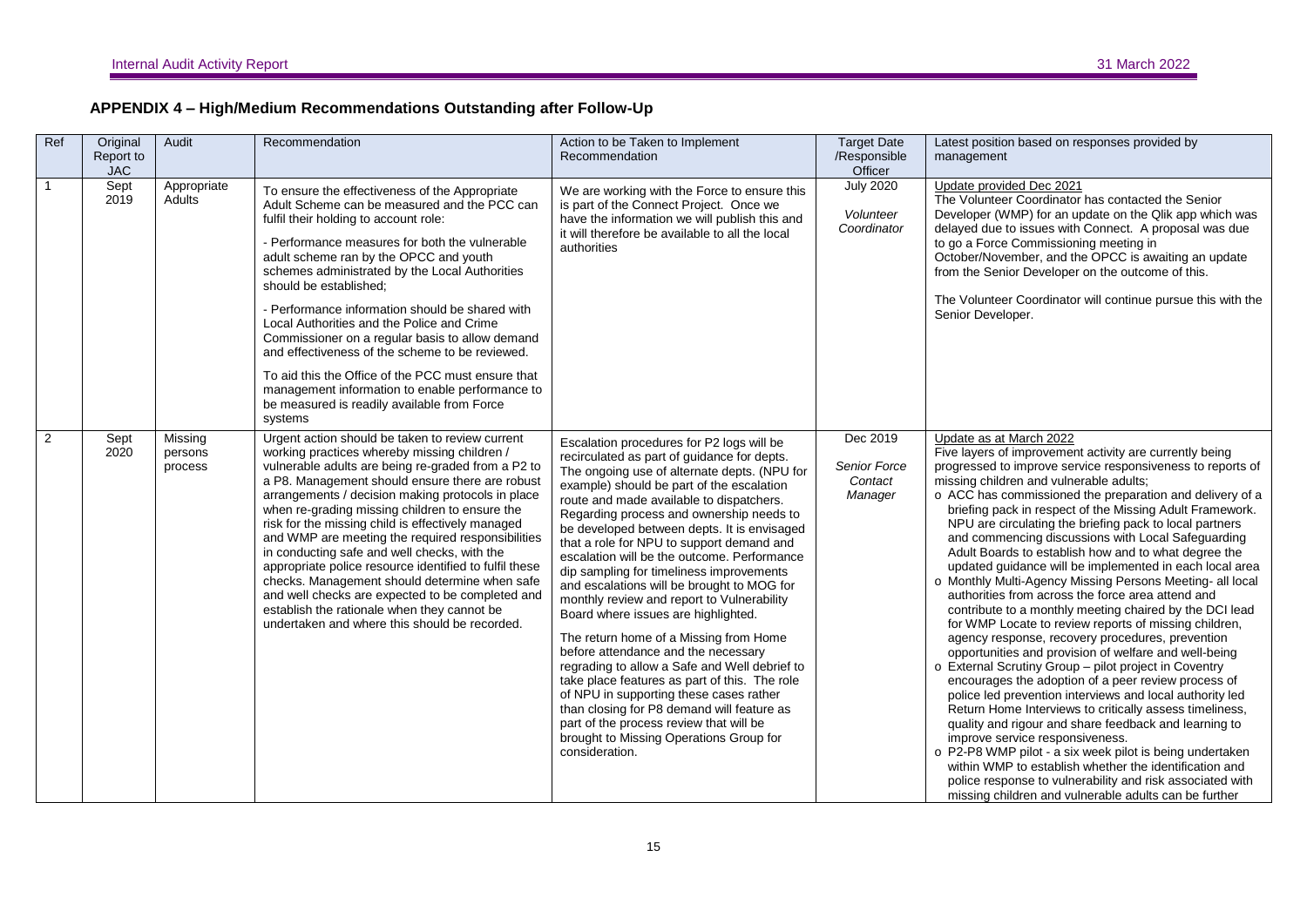| Ref            | Original<br>Report to<br><b>JAC</b> | Audit                   | Recommendation                                                                                                                                                                                                                                                                                                                                                                                                                                                                                                                                                  | Action to be Taken to Implement<br>Recommendation                                                                                                                                               | <b>Target Date</b><br>/Responsible<br>Officer                            | Latest position based on responses provided by<br>management                                                                                                                                                                                                                                                                                                                                                                                                                                                                                                                                                                                                                                                                                                                                                                                                                                                                                                                                                                                                                                                                                                                                                                                                                                            |
|----------------|-------------------------------------|-------------------------|-----------------------------------------------------------------------------------------------------------------------------------------------------------------------------------------------------------------------------------------------------------------------------------------------------------------------------------------------------------------------------------------------------------------------------------------------------------------------------------------------------------------------------------------------------------------|-------------------------------------------------------------------------------------------------------------------------------------------------------------------------------------------------|--------------------------------------------------------------------------|---------------------------------------------------------------------------------------------------------------------------------------------------------------------------------------------------------------------------------------------------------------------------------------------------------------------------------------------------------------------------------------------------------------------------------------------------------------------------------------------------------------------------------------------------------------------------------------------------------------------------------------------------------------------------------------------------------------------------------------------------------------------------------------------------------------------------------------------------------------------------------------------------------------------------------------------------------------------------------------------------------------------------------------------------------------------------------------------------------------------------------------------------------------------------------------------------------------------------------------------------------------------------------------------------------|
|                |                                     |                         |                                                                                                                                                                                                                                                                                                                                                                                                                                                                                                                                                                 |                                                                                                                                                                                                 |                                                                          | improved. The pilot requires that all reports of missing<br>persons who have recently returned following periods of<br>absence remain subject of the standard 'three questions'<br>by Force Contact staff to inform a prevention interview.<br>However, the pilot now incorporates, as part of additional<br>measures, further contact by police investigative staff<br>and a further layer of contact, engagement and<br>questioning to identify potential harm and vulnerability. It<br>also incorporates systematic checks of force systems<br>such as PNC, CONNECT and intelligence to help<br>support additional risk assessment. Where harm or<br>vulnerability is suspected or identified a police resource<br>is required to physically attend, undertake an<br>assessment and complete a prevention interview with<br>that child or vulnerable person. An evaluation of this pilot<br>will be completed at its conclusion in two weeks' time.<br>The pilot has already identified important improvements<br>that are necessary in completing and recording<br>responses associated with the standard 'three questions'<br>that are used by Force Contact staff to inform prevention<br>interviews and the value of the 'ten question approach' to<br>better identifying vulnerability and risk |
| 3              | Jan 2021                            | Fraud and<br>Cybercrime | The Head of ECU should request the City of<br>London Police for feedback on the cybercrime<br>victim survey, both in terms of how many are being<br>completed and the main issues arising from those<br>completed.<br>Analysis of this information would help establish<br>the response rate and any areas of improvement.<br>Decisions can then me made as to whether<br>localised surveys would be beneficial.<br>Victim satisfaction surveys should also be<br>considered for fraud crime and this should be<br>discussed/agreed with City of London Police. | Liaison with National Coordinators Off ice is<br>ongoing and the ECU has an analyst who<br>can complete the necessary analysis once<br>access to the victim satisfaction surveys is<br>granted. | Dec 2020<br>Head of<br><b>Economic Crime</b><br>Unit                     | Update provided February 2022<br>The City of London Police have been extensively<br>canvassed and no evidence of any ongoing victim<br>satisfaction survey carried out by them can be found. The<br>CoLP state no such survey results are available for WMP to<br>analyse. They currently only gather feedback from<br>attendees at webinars and other in person events on the<br>usefulness of such inputs. The new WMP Cybercrime<br>strategy that is currently being produced will provide a level<br>of governance and focus on understanding victim contact<br>and satisfaction.                                                                                                                                                                                                                                                                                                                                                                                                                                                                                                                                                                                                                                                                                                                   |
| $\overline{4}$ | <b>July 2020</b>                    | Data Driven<br>Insight  | An appropriate exercise should be undertaken to<br>match those addresses from the source systems<br>that could not be matched using the Ordnance<br>Survey AddressBase Premium (ABP). The force's<br>current work on matching addresses from Oasis<br>using a Google API should be considered for<br>unmatched addresses in all other source systems<br>ingested into DDI.                                                                                                                                                                                      | This is an ongoing action being managed<br>within the project. Work is scheduled on this<br>fix in June subject to Covid-19 impact.                                                             | <b>July 2020</b><br>Senior Manager<br>- Delivery<br>Management<br>(IT&D) | Update provided Nov 2021<br>Work has been undertaken on matching addresses through<br>the Connect implementation and embedding work. A<br>variety of solutions including the use of the google API<br>have been progressed.                                                                                                                                                                                                                                                                                                                                                                                                                                                                                                                                                                                                                                                                                                                                                                                                                                                                                                                                                                                                                                                                             |
| 5              | <b>July 2020</b>                    | Data Driven<br>Insight  | Following adoption of the Flints vs Insight Search<br>users tracker and assessment of what reasonable<br>user access would look like, analysis of sudden<br>spikes or reduction in usage across departments                                                                                                                                                                                                                                                                                                                                                     | Misuse of systems is BAU for CCU and<br>PSD. Deliverable 4 addresses the audit<br>capability which enables this. The<br>governance group (above, deliverable 1) will                            | <b>June 2020</b><br>Head of<br>Intelligence                              | Update provided Nov 2021<br>Audit for mal-practice is part of BAU for CCU and<br>PSD. In addition, there is an Insight Search audit tool<br>within Business Insights to monitor trends of usage.                                                                                                                                                                                                                                                                                                                                                                                                                                                                                                                                                                                                                                                                                                                                                                                                                                                                                                                                                                                                                                                                                                        |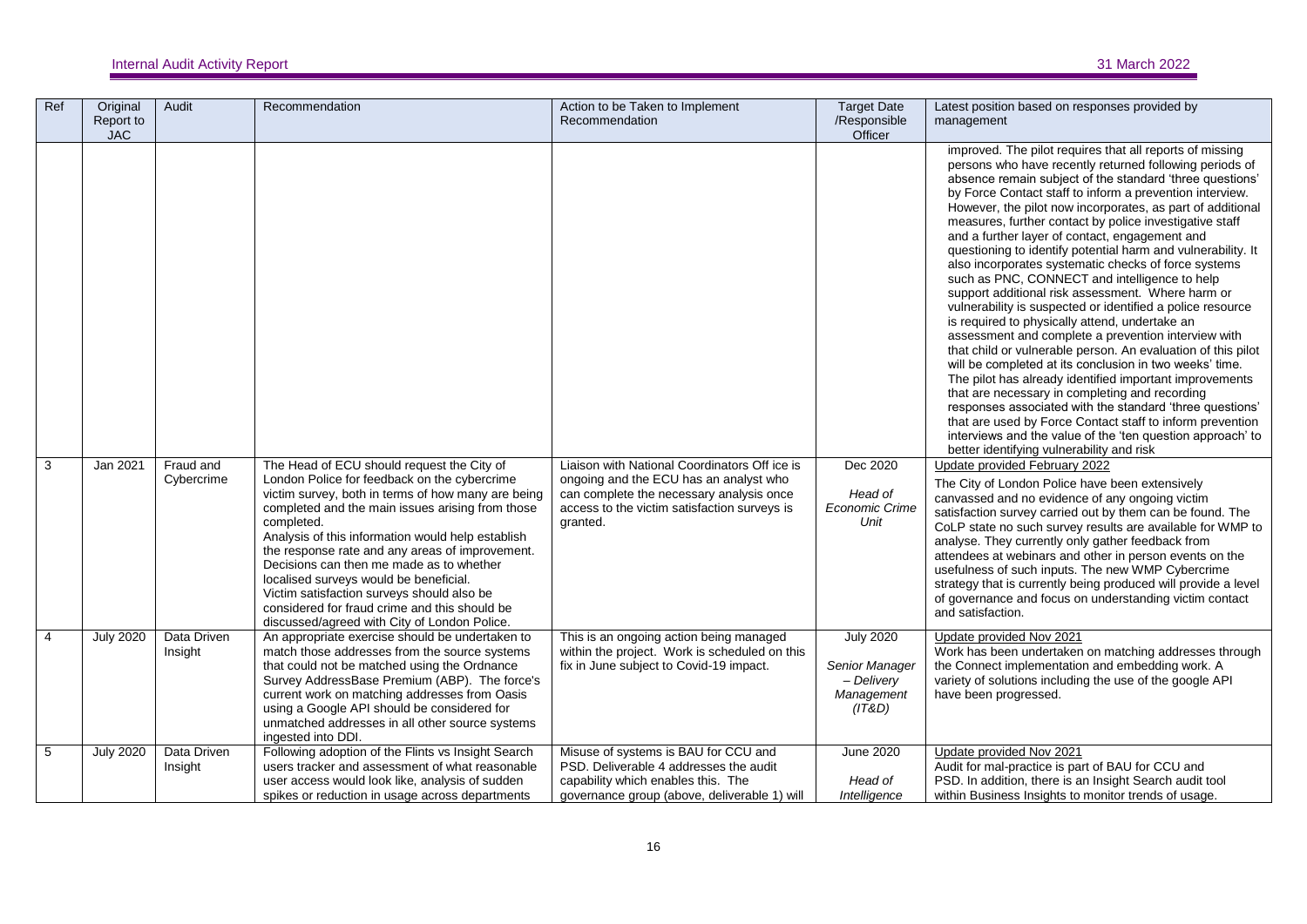| Ref            | Original<br>Report to<br><b>JAC</b> | Audit                  | Recommendation                                                                                                                                                                                                                                                                                                                                                                                                                                                                                                                                                                                                                                                                                                                                                                                                                                                | Action to be Taken to Implement<br>Recommendation                                                                                                                                                                                                                                                                                                                                                                                                                     | <b>Target Date</b><br>/Responsible<br>Officer                                       | Latest position based on responses provided by<br>management                                                                                                                                                                                                                                                                                                                                                                                                                                                                                                                                                                                 |
|----------------|-------------------------------------|------------------------|---------------------------------------------------------------------------------------------------------------------------------------------------------------------------------------------------------------------------------------------------------------------------------------------------------------------------------------------------------------------------------------------------------------------------------------------------------------------------------------------------------------------------------------------------------------------------------------------------------------------------------------------------------------------------------------------------------------------------------------------------------------------------------------------------------------------------------------------------------------|-----------------------------------------------------------------------------------------------------------------------------------------------------------------------------------------------------------------------------------------------------------------------------------------------------------------------------------------------------------------------------------------------------------------------------------------------------------------------|-------------------------------------------------------------------------------------|----------------------------------------------------------------------------------------------------------------------------------------------------------------------------------------------------------------------------------------------------------------------------------------------------------------------------------------------------------------------------------------------------------------------------------------------------------------------------------------------------------------------------------------------------------------------------------------------------------------------------------------------|
|                |                                     |                        | or job roles should also be undertaken regularly.<br>This will allow monitoring of continual usage as<br>well as help identify any potential misuse e.g.,<br>inappropriate searches being undertaken.<br>An appropriate reporting mechanism should be<br>determined for BAU to ensure that usage is<br>monitored and investigated properly where any<br>potential issues are identified.                                                                                                                                                                                                                                                                                                                                                                                                                                                                      | monitor and review performance and identify<br>any spikes etc. that may need referring to<br>CCU/PSD. This is as per ongoing<br>management of all force systems.                                                                                                                                                                                                                                                                                                      |                                                                                     | A more enhanced audit tool for WMP applications is<br>being developed by IT&D.                                                                                                                                                                                                                                                                                                                                                                                                                                                                                                                                                               |
| 6              | <b>July 2020</b>                    | Data Driven<br>Insight | The DDI project team should assess whether there<br>is audit capability to help monitor people's<br>behaviour on Insight Search e.g., if they<br>continuously search for people of a certain age or<br>gender group. This will help enhance proactive<br>monitoring and help identify misuse of the<br>application at the earliest opportunity.                                                                                                                                                                                                                                                                                                                                                                                                                                                                                                               | This is a requirement of the Counter<br>Corruption Unit (CCU) who have been<br>liaising throughout with the project team.<br>CCU remained satisfied with progress and<br>capability within DDI which has been<br>established internally by the project team in<br>sharp contrast to capabilities being provided<br>by corporate software providers of<br>alternative significant IT projects. The<br>significant innovation using Qlik dashboards<br>is acknowledged. | June 2020<br>Counter<br>Corruption, PSD                                             | Update provided Nov 2021<br>See above                                                                                                                                                                                                                                                                                                                                                                                                                                                                                                                                                                                                        |
| $\overline{7}$ | Sept<br>2020                        | Training               | A robust framework to support the decisions made<br>during the commissioning process should be in<br>place to improve transparency and reduce<br>challenge to the process.                                                                                                                                                                                                                                                                                                                                                                                                                                                                                                                                                                                                                                                                                    | A robust process will be created to ensure<br>the new Commissioning and evaluation<br>governance board will give clarity that<br>training is appropriately designed and<br>evaluated to ensure it is meeting the<br>required purpose. To support this a Head of<br>Commissioning role will be created to drive<br>and own this process.                                                                                                                               | End Jan 2021<br>Head of<br>Commissioning                                            | Update provided Nov 2021<br>A new proposal of a framework and terms of reference was<br>presented to Director Nicola Price at the end of July for a<br>new commissioning governance, however, it was requested<br>that this was paused in order to be fully aligned to the<br>inflight work with Ernest Young (EY). The EY deliverables<br>now has a strand of work included specifically on an<br>improved commissioning process and will be aligned with                                                                                                                                                                                   |
| 8              | Sept<br>2020                        | Training               | To ensure training courses are meeting their<br>intended need and the expectations of the<br>attendees:<br>1) Line managers and supervisors must regularly<br>review the feedback from learners to identify any<br>areas of concern (management may wish to<br>investigate whether an automatic notification could<br>be sent to supervisors upon receipt of poor<br>feedback to prompt a review.)<br>2) The summary of feedback, actions taken and<br>any key themes should feed into Learning and<br>Development SLT with survey results being a<br>standing agenda item to ensure there is an<br>appropriate forum to discuss and escalate any<br>poor feedback and how it should be addressed.<br>3) The level of evaluation should also be increased<br>to ensure that the Department are identifying<br>whether the training that is being delivered is | The creation of a Commissioning and<br>evaluation governance board will oversee<br>the required processes and procedures to<br>ensure that training is appropriately<br>designed and evaluated to ensure it is<br>meeting the required purpose.                                                                                                                                                                                                                       | End Jan 2021<br>$1 + 2$ - Head of<br>Ops Training<br>$3 - Head of$<br>Commissioning | the new learning strategy.<br>FET gave approval in principle for all EY work and<br>investment to be made. Work is ongoing to get project<br>support and a mobilisation plan in place for the rest of this<br>financial year. The commissioning workstream is plotted as<br>one of the first deliverables for Q1 22/23.<br>Whilst a new/improved process is not yet in place, other<br>improvements have been made including a new resource<br>and cost impact assessment to support decision making.<br>Weekly work allocation for all new products and a bi weekly<br>triage funding review meeting for all external training<br>requests. |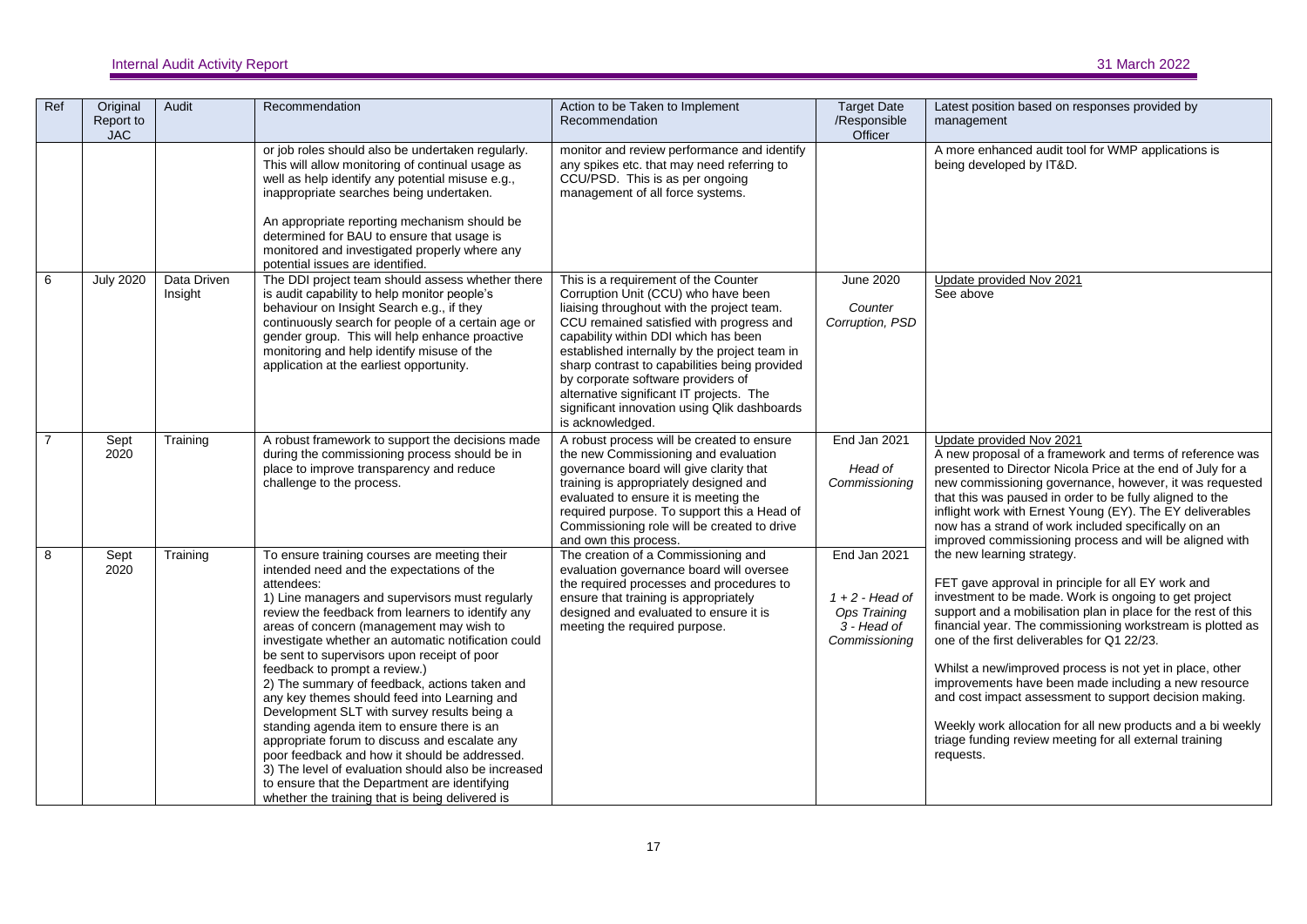| Ref | Original<br>Report to<br><b>JAC</b> | Audit                     | Recommendation                                                                                                                                                                                                                                                                                                                                                                                                                                                                                                                                                                                                             | Action to be Taken to Implement<br>Recommendation                                                                                                                                                                                                                                                                                       | <b>Target Date</b><br>/Responsible<br>Officer | Latest position based on responses provided by<br>management                                                                                                                                                                                                                                                                                                                                                                                                                                                                                                                                                                                                                                                                                                                                                                                                                                                                                                                                                                                                                      |
|-----|-------------------------------------|---------------------------|----------------------------------------------------------------------------------------------------------------------------------------------------------------------------------------------------------------------------------------------------------------------------------------------------------------------------------------------------------------------------------------------------------------------------------------------------------------------------------------------------------------------------------------------------------------------------------------------------------------------------|-----------------------------------------------------------------------------------------------------------------------------------------------------------------------------------------------------------------------------------------------------------------------------------------------------------------------------------------|-----------------------------------------------|-----------------------------------------------------------------------------------------------------------------------------------------------------------------------------------------------------------------------------------------------------------------------------------------------------------------------------------------------------------------------------------------------------------------------------------------------------------------------------------------------------------------------------------------------------------------------------------------------------------------------------------------------------------------------------------------------------------------------------------------------------------------------------------------------------------------------------------------------------------------------------------------------------------------------------------------------------------------------------------------------------------------------------------------------------------------------------------|
|     |                                     |                           | providing value for money and addresses the<br>original purpose of the training package.                                                                                                                                                                                                                                                                                                                                                                                                                                                                                                                                   |                                                                                                                                                                                                                                                                                                                                         |                                               |                                                                                                                                                                                                                                                                                                                                                                                                                                                                                                                                                                                                                                                                                                                                                                                                                                                                                                                                                                                                                                                                                   |
| 9   | March<br>2021                       | Environmental<br>Strategy | A formal strategy identifying which areas of the<br>fleet and how much of the fleet can be moved to<br>Ultra Low Emission Vehicles should be developed<br>and approved, with the requirements needed for<br>the clean air zone mapped out. This should be<br>developed alongside the new vehicle purchasing<br>framework to ensure any future purchasing<br>commitments within the strategy can be achieved.                                                                                                                                                                                                               | There are two elements to this. A ULEV<br>vehicle strategy has been drafted and<br>forwarded to Asst. Director CAM for<br>approval. There is also a linked plan in<br>conjunction with Birmingham City Council, to<br>agree the timeline for ensuring the WMP<br>fleet complies with CAZ which is due to be<br>introduced in June 2021. | April 2021<br><b>Fleet Manager</b>            | Update as at Oct 2021<br>We have engaged EY consultants to provide WMP a long<br>term strategy on how/when to transition to a ULEV Fleet<br>and associated infrastructure. This document, when<br>complete late 2021, can be forwarded to Audit for<br>reference. There is a verbal agreement with BCC that WMP<br>will have a CAZ compliant fleet ASAP, subject to vehicle<br>replacement rates continuing at the current rate. We will<br>operate under the agreed exemption until this time which is<br>c2025.                                                                                                                                                                                                                                                                                                                                                                                                                                                                                                                                                                 |
| 10  | March<br>2021                       | Payroll                   | To ensure appropriate segregation in duties for<br>input and verification is evidenced Payroll<br>Management should:<br>- undertake appropriate checks to ensure that the<br>necessary verification checks of input, Audit<br>Reports and Payroll Reconciliation reports are fully<br>completed and there is appropriate evidence to<br>confirm completion of the checks;<br>- investigate any missing verification checks with<br>the relevant Payroll operative; and<br>- ensure amendments to bank accounts<br>orchestrated by the Head of Payroll are<br>independently verified and records endorsed<br>appropriately. | Accepted                                                                                                                                                                                                                                                                                                                                | 31/3/2021<br><b>Head of Payroll</b>           | Update as at Nov 2021<br>Verification of Input - Every month the Service Delivery<br>Managers review the Onboarding file to make sure all line<br>entries have been endorsed with the initials and the date by<br>which the member of the Payroll Department carried out<br>their check.<br>In terms of Audit Reports they have not been produced<br>since February 2021. Following Internal Audit request for<br>evidence to support the implementation of this<br>recommendation the production of Audit Reports and the<br>checking thereof has recommenced from the 1st November<br>2021.<br>The BACS reconciliation process for bank accounts is now<br>undertaken and any changes required made by a Service<br>Delivery Manager and checked by another member of the<br>Payroll Department.<br>Any missing verification checks will be addressed with the<br>payroll operative but there is no evidence to support this.<br>The Assistant Director Shared Services confirmed a review<br>of payroll is being completed and this will be picked up as<br>part of this work. |
| 11  | March<br>2021                       | Payroll                   | To ensure service objectives are achieved and the<br>Team is working at its optimal levels, tasks and<br>service requests on the Action Managers<br>dashboard and the My Service Portal should be<br>reviewed periodically by the Head of Payroll with<br>any delays in completing the tasks or responding<br>to requests being managed and escalated to<br>senior management appropriately.<br>(This should include the task relating to scanning                                                                                                                                                                         | Accepted                                                                                                                                                                                                                                                                                                                                | 31/8/2021<br><b>Head of Payroll</b>           | Update as at Nov 2021<br>The Assistant Director Shared Services confirmed a review<br>of payroll is being completed and this will be picked up as<br>part of this work.                                                                                                                                                                                                                                                                                                                                                                                                                                                                                                                                                                                                                                                                                                                                                                                                                                                                                                           |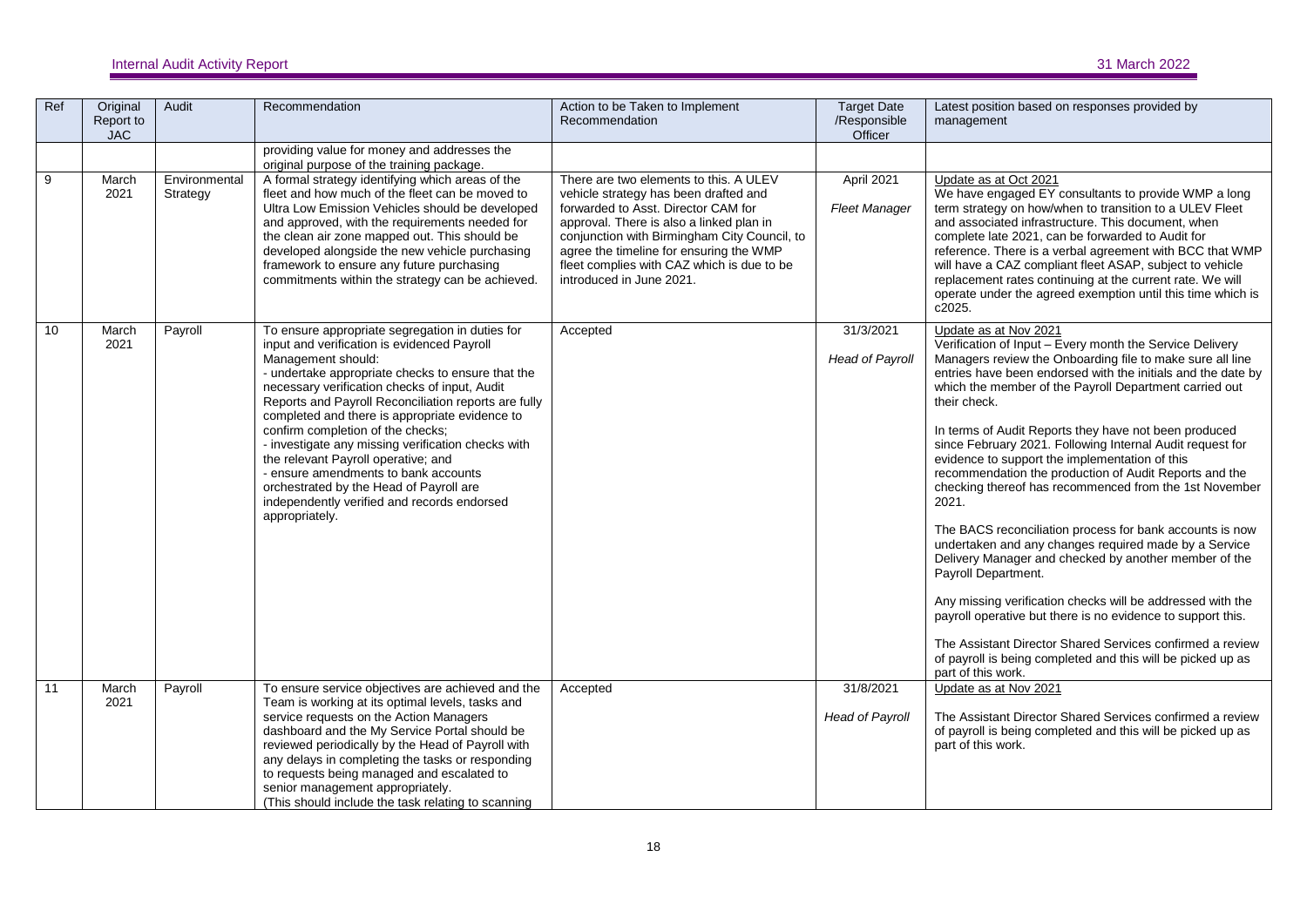| Ref | Original<br>Report to<br><b>JAC</b> | Audit                                   | Recommendation                                                                                                                                                                                                                                                                                                                                                                                                                                                                                                                                                                                                                                                                                                                                | Action to be Taken to Implement<br>Recommendation                                                                                                                                                                                                                                                                                                                                                                                                                                                                                                                                                                                                                                                                                                                                                                                                                           | <b>Target Date</b><br>/Responsible<br>Officer                                  | Latest position based on responses provided by<br>management                                                                                                                                                                                                                                                                                                                                                                                                                                                                                                                                                                                                                                                                                |
|-----|-------------------------------------|-----------------------------------------|-----------------------------------------------------------------------------------------------------------------------------------------------------------------------------------------------------------------------------------------------------------------------------------------------------------------------------------------------------------------------------------------------------------------------------------------------------------------------------------------------------------------------------------------------------------------------------------------------------------------------------------------------------------------------------------------------------------------------------------------------|-----------------------------------------------------------------------------------------------------------------------------------------------------------------------------------------------------------------------------------------------------------------------------------------------------------------------------------------------------------------------------------------------------------------------------------------------------------------------------------------------------------------------------------------------------------------------------------------------------------------------------------------------------------------------------------------------------------------------------------------------------------------------------------------------------------------------------------------------------------------------------|--------------------------------------------------------------------------------|---------------------------------------------------------------------------------------------------------------------------------------------------------------------------------------------------------------------------------------------------------------------------------------------------------------------------------------------------------------------------------------------------------------------------------------------------------------------------------------------------------------------------------------------------------------------------------------------------------------------------------------------------------------------------------------------------------------------------------------------|
|     |                                     |                                         | of audit reports into the Payroll Library which has<br>slipped considerably)                                                                                                                                                                                                                                                                                                                                                                                                                                                                                                                                                                                                                                                                  |                                                                                                                                                                                                                                                                                                                                                                                                                                                                                                                                                                                                                                                                                                                                                                                                                                                                             |                                                                                |                                                                                                                                                                                                                                                                                                                                                                                                                                                                                                                                                                                                                                                                                                                                             |
| 12  | March<br>2021                       | Sex Offender<br>Management              | Central IOM should identify the SOM officers that<br>have not yet completed the Risk Management<br>2000, MOSOVO course and ViSOR training and<br>work with Learning and Development to develop a<br>training plan with timescales agreed to deliver the<br>training (pending the national PIP review), which<br>also includes the delivery of the ARMS refresher<br>course.<br>As part of the discussions and development of<br>plans it should be established how the MOSOVO<br>course can be developed to include the PPLP<br>course.                                                                                                                                                                                                       | L&D will be delivering the MOSOVO course<br>during March via the new Blackboard online<br>service system. Schedule sent with full<br>details on who needs the training this<br>includes ARMS assessment and ViSOR.<br>ARMS refresher training will be the next<br>course that will be delivered.<br>Since this audit Risk Matrix 2000 training will<br>be superseded from the 01/03/21 and<br>replaced by (OSP) Sexual reoffending<br>predictor. This will be used for all new cases<br>and any cases that are due for a renewed<br>assessment. The predictive tool doesn't<br>require training as it is really simple, it<br>calculates the risk and removes professional<br>judgement which mitigates the risk of human<br>error. The development of plans to build the<br>MOSOVO course into the PPLP course is<br>subject to the outcome of the National PIP<br>review. | April 2021<br>MOSOVO Lead                                                      | <b>Update Provided February 2022</b><br>A priority list for SOM training, MOSOVO course and Visor<br>training has been created to enable CIOM to identify where<br>there are potential vulnerabilities across the organisation.<br>List is kept centrally by Learning and Development and<br>CIOM identify who takes priority.<br>L&D have confirmed within their training plan there will be 2<br>MOSOVO courses that will be delivered for this year (end<br>of May and beginning of July 2022).<br>Still awaiting an update from the National PIP review.                                                                                                                                                                                |
| 13  | March<br>2021                       | Complaints<br>Review<br>Process         | To meet the statutory guidance expectations on<br>organisational learning:<br>- A process should be established to monitor the<br>recommendations made to the force to ensure<br>they are implemented.<br>- Clarity should be sought as to whether the<br>complainant should be notified of the<br>implementation of recommendations, and if so,<br>establish a process to do this.<br>- Regular reporting into Strategic Policing and<br>Crime Board or suitable governance board on the<br>recommendations made and their progress should<br>be established.<br>- On a regular basis review outcome of complaints<br>and establish any wider themes than may benefit<br>changes to policies or practice and report on these<br>accordingly. | In agreement with this recommendation and<br>we will consider the best way of<br>implementing it. Regular reports will be<br>submitted to CEX Report for SPCB.                                                                                                                                                                                                                                                                                                                                                                                                                                                                                                                                                                                                                                                                                                              | Head of<br><b>Business</b><br>Services/<br>Complaints<br><b>Review Manager</b> | Update Provided February 2022<br>The management of recommendations for learning have<br>been raised with the Force:<br>1. Publicly at the Strategic Police and Crime Board of Nov<br>21 (head of PSD and Chief Constable present)<br>2. Meeting with the heads of PSD and Simon Foster on Nov<br>26th 2021<br>3. Performance meeting with PSD on Jan 31 <sup>st</sup> 2022, (heads<br>of team 1 PSD present).<br>The issue is very firmly on the OPCC agenda. The learning<br>feedback loop between the complainant and WMP remains<br>incomplete.<br>Quarterly meetings are held with PSD which includes<br>feedback on a series of learning/oversight points. This data<br>will be added in phase 3 of the Complaints Hub<br>development. |
| 14  | June<br>2021                        | VSA Team<br>(Vulnerability<br>in calls) | The future governance arrangements for the VSA<br>Team should be determined to ensure there is<br>appropriate oversight of the audits to be completed<br>by the Team including the review and approval of                                                                                                                                                                                                                                                                                                                                                                                                                                                                                                                                     | June 2021: Since the introduction of the<br>Strategy and Direction Department in 2020,<br>the Force has been continually reviewing the<br>department and exploring the most effective                                                                                                                                                                                                                                                                                                                                                                                                                                                                                                                                                                                                                                                                                       | October 2021<br><b>Chief Supt</b><br>leading VSA                               | Update provided January 2022<br>None of the recommendations have been progressed, but<br>we are in the process of responding to them now as part of                                                                                                                                                                                                                                                                                                                                                                                                                                                                                                                                                                                         |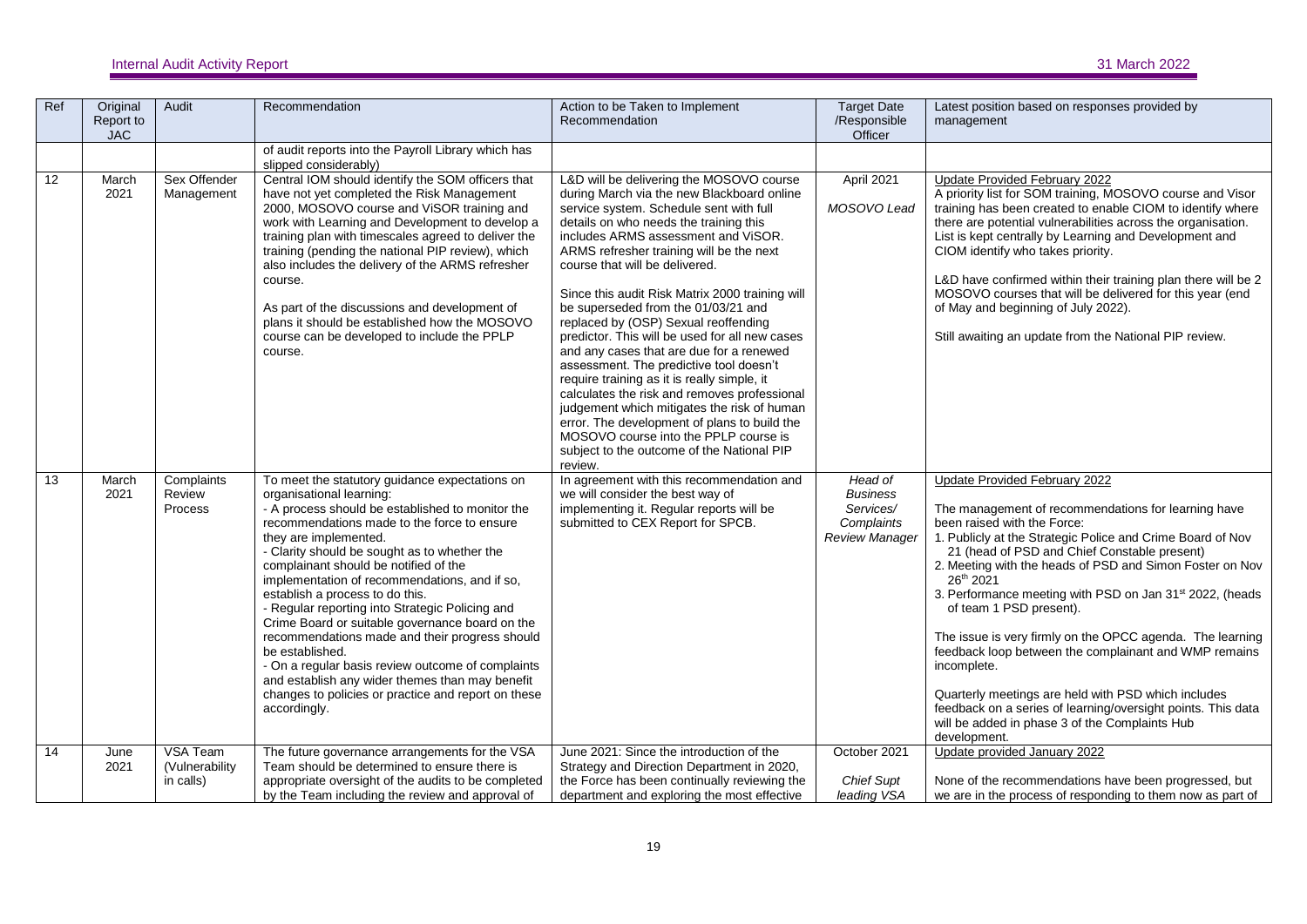| Ref | Original<br>Report to<br><b>JAC</b> | Audit                                   | Recommendation                                                                                                                                                                                                                                                                                                                                                                                                                                                                                                                                                                                                                                                                                                                                                                                                                                                                                                                            | Action to be Taken to Implement<br>Recommendation                                                                                                                                                                                                                                                                                                                                                                                                | <b>Target Date</b><br>/Responsible<br>Officer            | Latest position based on responses provided by<br>management                                                                                                               |
|-----|-------------------------------------|-----------------------------------------|-------------------------------------------------------------------------------------------------------------------------------------------------------------------------------------------------------------------------------------------------------------------------------------------------------------------------------------------------------------------------------------------------------------------------------------------------------------------------------------------------------------------------------------------------------------------------------------------------------------------------------------------------------------------------------------------------------------------------------------------------------------------------------------------------------------------------------------------------------------------------------------------------------------------------------------------|--------------------------------------------------------------------------------------------------------------------------------------------------------------------------------------------------------------------------------------------------------------------------------------------------------------------------------------------------------------------------------------------------------------------------------------------------|----------------------------------------------------------|----------------------------------------------------------------------------------------------------------------------------------------------------------------------------|
|     |                                     |                                         | the planned / proposed audits.                                                                                                                                                                                                                                                                                                                                                                                                                                                                                                                                                                                                                                                                                                                                                                                                                                                                                                            | and efficient way to deliver strategic<br>requirements. The force has now made the<br>decision to utilise the support of external<br>experts, Accenture, over the coming months<br>to help move this work forward. The<br>establishment of the VSA Team as a<br>permanent business assurance function<br>along with the implementation of the<br>recommendations from this audit will be<br>realised as part of this wider department<br>review. | Team                                                     | the Strategy & Direction /Business Transformation Team<br>review and expect to be able to demonstrate more progress<br>against the recommendations in the next 3-6 months. |
| 15  | Jun 2021                            | VSA Team<br>(Vulnerability<br>in calls) | A VSA Team review schedule should be<br>determined and agreed by the appropriate<br>governance board to ensure that there is a<br>structured approach in place to review all<br>vulnerability areas.<br>To support the development of a review schedule<br>the following should be considered;<br>• Key criteria to help assess each vulnerability<br>area to prioritise the reviews to be completed, the<br>frequency of review / follow up arrangements<br>• Sample size approach<br>• Whether the whole life of the records should be<br>reviewed to gain an initial benchmark on<br>compliance and help identify any targeted deep<br>dive reviews into themes / processes.<br>• Determining triggers or risk tolerance levels for<br>each vulnerability theme or if a vulnerability theme<br>has positive results for several consecutive periods<br>that it will be re-assessed with a view to reducing<br>the frequency of review. | As above                                                                                                                                                                                                                                                                                                                                                                                                                                         | October 2021<br><b>Chief Supt</b><br>leading VSA<br>Team | As above                                                                                                                                                                   |
| 16  | June<br>2021                        | VSA Team<br>(Vulnerability<br>in calls) | Mechanisms should be established to ensure the<br>VSA Team are aware of Force actions to address<br>inspectorate recommendations, including<br>completion timescales, to feed into the scheduling<br>of future audits and to incorporate into the audit<br>criteria. This will allow the VSA Team to assess<br>the impact and provide assurances to the relevant<br>SME and governance board over the effectiveness<br>and level of embeddness. Where it has been<br>confirmed that an action has been embedded, on-<br>going monitoring arrangements should be<br>determined with the appropriate governance board<br>to ensure there is a cultural change, to also feed<br>into the VSA Team review schedule.                                                                                                                                                                                                                           |                                                                                                                                                                                                                                                                                                                                                                                                                                                  | October 2021<br><b>Chief Supt</b><br>leading VSA<br>Team | As above                                                                                                                                                                   |